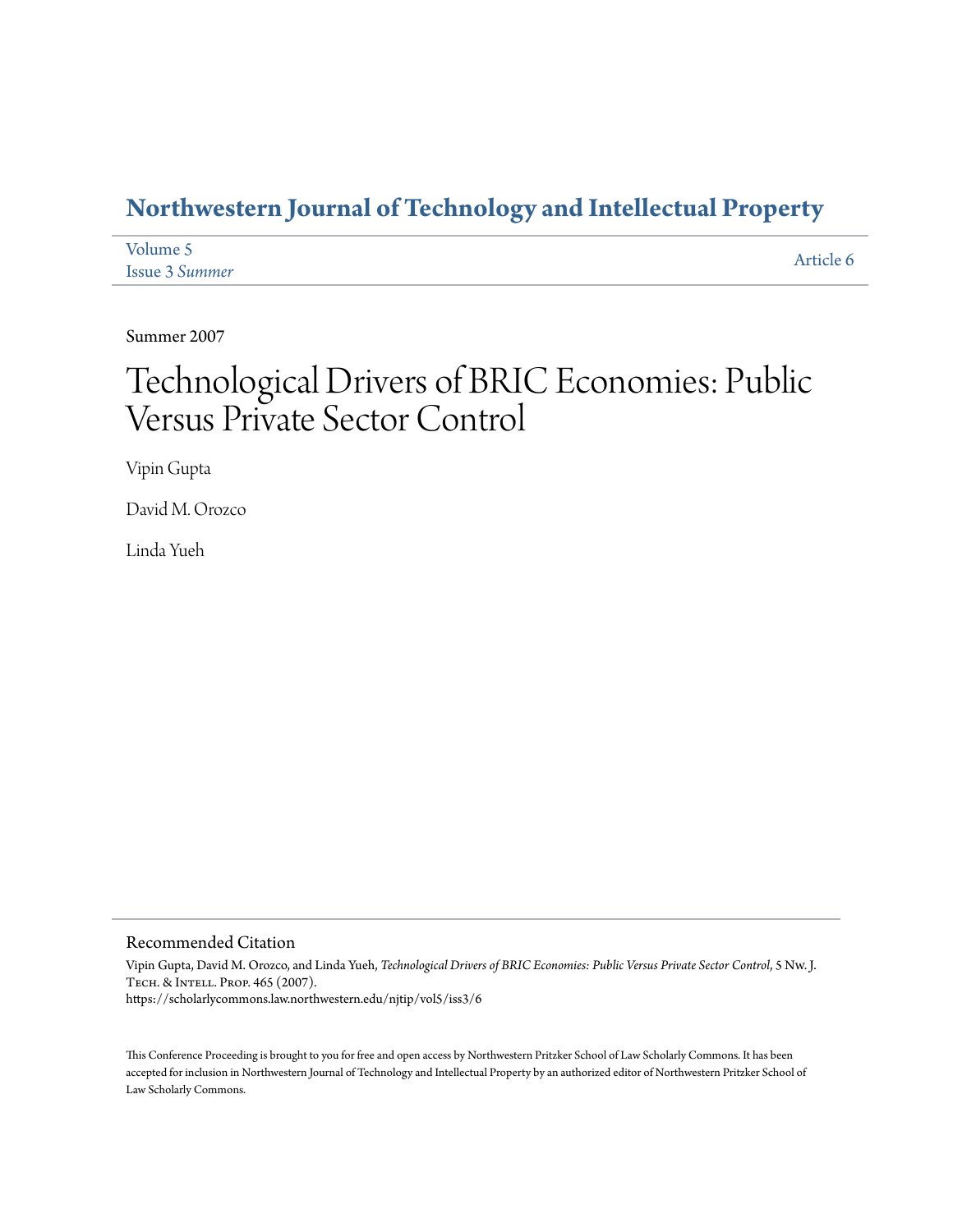# NORTHWESTERN JOURNAL OF TECHNOLOGY AND INTELLECTUAL PROPERTY

## **Technological Drivers of BRIC Economies: Public Versus Private Sector Control**

*Vipin Gupta, David M. Orozco, and Linda Yueh* 



Summer 2007 VOL. 5, NO. 3

© 2007 by Northwestern University School of Law Northwestern Journal of Technology and Intellectual Property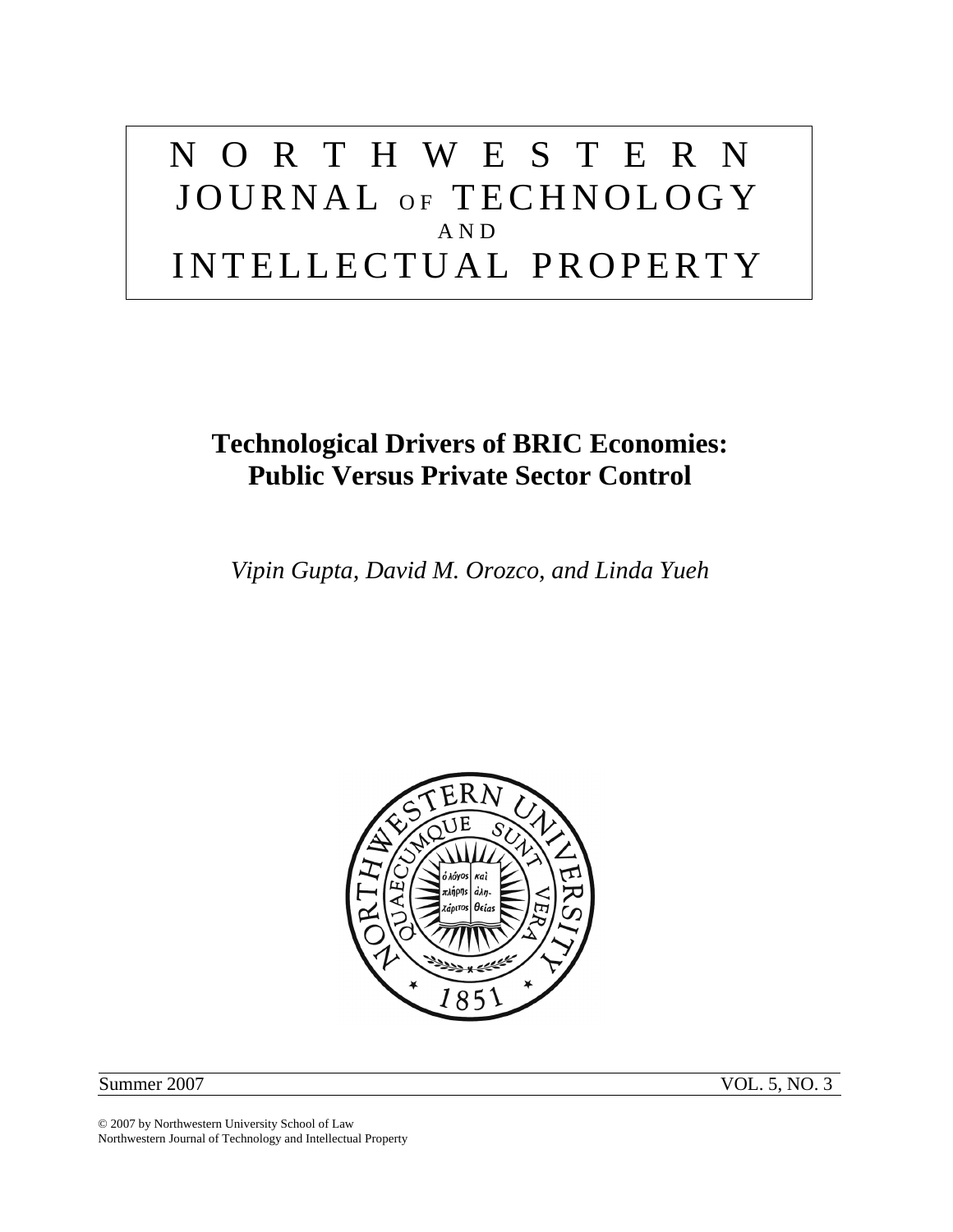## **Technological Drivers of BRIC Economies: Public Versus Private Sector Control**

#### **Vipin Gupta,\* David M. Orozco,\*\* and Linda Yueh[\\*\\*\\*](#page-2-2)**

¶1 MR. LEV: Thanks, Everyone, for being here today.

¶2 Just so you know, this symposium will be published. We have a court reporter, so the transcript of all the panels and the keynote speaker will be published, in addition to a number of what we think are very fascinating papers by our panelists. And that will come out this summer, so look for that.

¶3 Our first panel is exploring the issue of technology drivers of the BRIC economies. And we have first, on my left, David Orozco. David is a 2004 graduate of Northwestern Law School. He's currently a fellow at the Kellogg School of Management, and he recently -- can I say that? He recently accepted an appointment at the Business School at Michigan Technology University. His area of interest is intellectual property and kind of the big picture of how intellectual property interacts with policy.

¶4 Next to him we have Linda Yueh. Linda is with us today from London where she is on the faculty at the London School of Economics and Oxford University Department of Economics. Linda is a specialist in international trade economics, and intellectual property economics. She has written a paper for our forthcoming symposium issue, so we hope you'll all enjoy that. It is in the first -- at least the first draft of it is in the CLE materials right now.

¶5 And then next to Professor Yueh we have Vipin Gupta. Professor Gupta received his Ph.D. at the Wharton School of Business at the University of Pennsylvania. He's currently on the faculty at the School of Management of Simmons College in Boston. Professor Gupta is interested in the cultural aspects of intellectual property, particularly with respect to gender issues, disparity and inequality, and interested in how clustering of certain regions affects -- and the cultures of different regions affects the views toward intellectual property and technology.

¶6 And with that I will leave it to Professor Yueh who is going to take the lead on this panel. Thank you very much.

¶7 (Applause.)

¶8 MS. YUEH: First of all, we were told by the Dean that we have to shout in this room to be heard. So, if there is any problems in hearing us, please just discreetly waive your arm and we'll speak up.

<span id="page-2-0"></span>¶9 The first thing I want to say is thank you very much to the organizers, to Dan Lev and to Jodie Rosello, for the invitation and putting together this very interesting symposium and conference. I know that I'll be looking forward to reading the

<sup>\*</sup> Panel speaker. Mr. Gupta is an associate professor at Simmons College School of Management.

<span id="page-2-1"></span><sup>\*\*</sup> Panel speaker. Mr. Orozco is a Post-Doctoral Research Fellow at the Center for Research on Technology and Innovation at Northwestern University Kellogg School Management.

<span id="page-2-2"></span>Panel moderator. Dr. Yueh is an associate in globalization and fellow in economics at London School of Economics and Oxford University.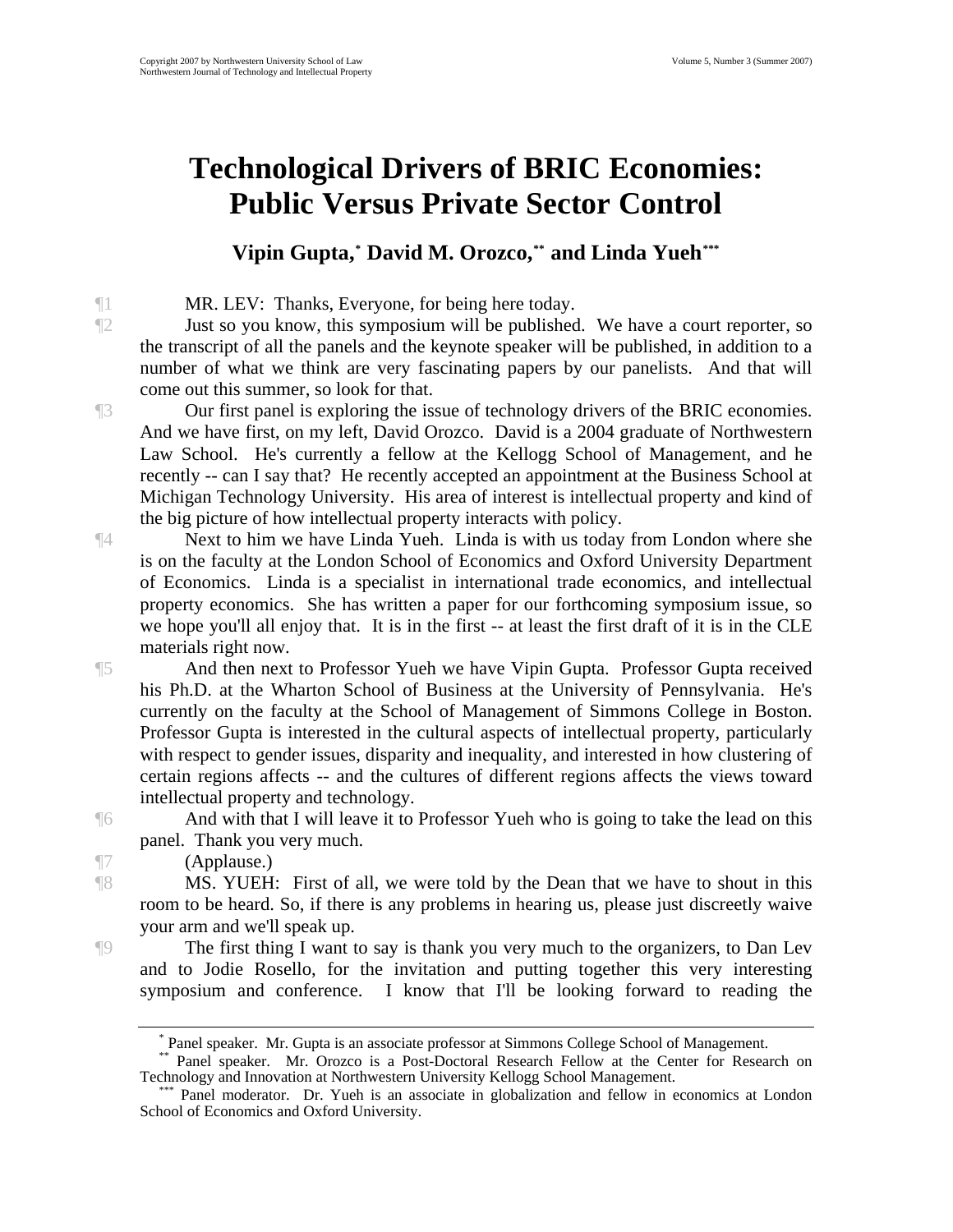symposium issue. And also to thank the Dean very much for coming here today and welcoming us to this fantastic venue. So despite what I said about shouting it is an absolutely lovely room, and I think aesthetics meanings everybody. So I hope you enjoy the day as well.

¶10 What we're going to do in this panel is we're going to try to set a good example in terms of time management, so each of the speakers will be given 20 minutes, and I will be fiercely waiving my "Five Minutes" sign in front of their faces if they're running over this time. So this way there will be a good half hour for discussion left, because we very much would welcome participation from the audience, and any questions and discussions that you might have I think would be a valuable contribution to the symposium volume as well.

¶11 So the order of speaking. We had originally decided that David was going to go first, until we worked out that we are not very competent in terms of IT. So since my presentation is up first, I will go first. And then it will be followed by David, who will be speaking on industrial policies in BRIC countries, so looking across also a spectrum of countries in thinking about patents and who holds them. And then Vipin will close us off with looking specifically at India to try to give you a picture of intellectual property rights in a particular major BRIC economy.

- ¶12 So my presentation, and I'm going to make myself stick to the 20 minutes as well, is going to be essentially a look at TRIPS, which is the Trade-Related Aspects of Intellectual Property Rights. So my presentation is a story of global intellectual property rights, its relationship to economic growth, and specifically the implications for the BRIC economies, Brazil, Russia, India and China. And I'm going to focus on the largest of the BRICs, which is China, for the illustration of my presentation. So I will go ahead and start.
- ¶13 So the motivation, I think, for looking at TRIPS or global intellectual property rights has really come about since we've had a rule-based regime, really starting in the last ten years. So, yes, the WTO was preceded by GATT, but in terms of intellectual property the picture had changed as of about ten years ago when there was this global regime in place. So the question I wanted to think about was how does an international rules-based system affect economic growth. Because we think a lot about how domestic legal systems could impact innovation or intellectual property, but what are the implications for having a global system and what are the aspects of the global system that are most relevant. So that was the picture, that was the question I had in mind when I began this exploration.

¶14 So I focused specifically on the TRIPS provision, which of course came into effect with the WTO in the Marrakech articles, so it's an addendum to the main WTO articles, which really changed the picture of global intellectual property rights. And, indeed, I looked at a specific facet of what I think TRIPS could do, which is to affect technology transfers that are critical to the growth story for developing countries. That was the second motivation. Then I looked at what that meant for a specific major emerging market, which is China.

¶15 Now, I often discuss China as an emerging market, and one of my students the other day said, "Isn't China a major economy? Why is it that we consider it an emerging market?" Okay, okay, it is true in terms of aggregate GDP, national income, it is the fourth richest country in the world. And yes, when you adjust for purchasing power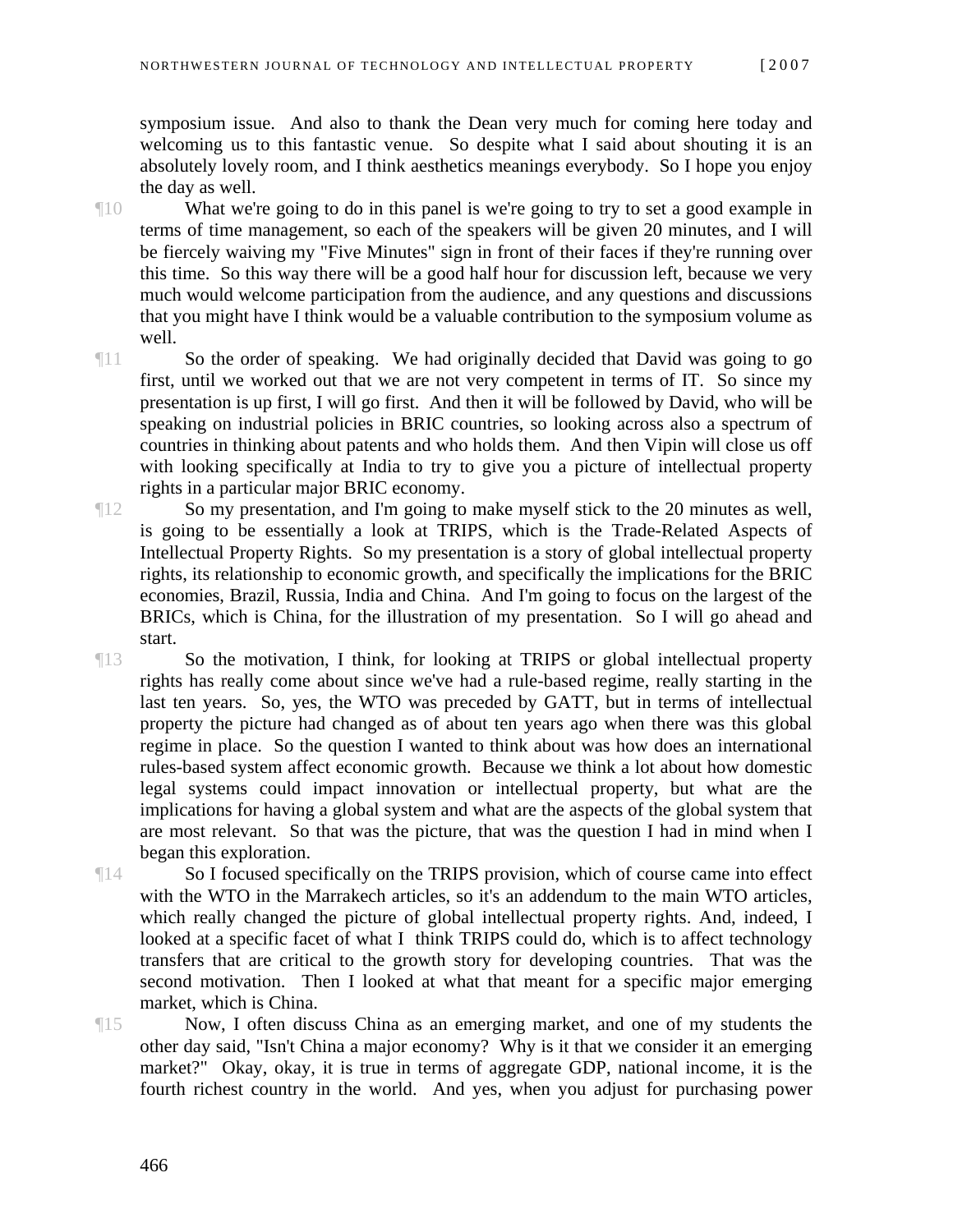parity, so in other words not looking at its own exchange rate but adjusting for purchasing power, it is already the world's second largest economy. But on a per capita basis China is still one of the poor developing countries in the world. That's why it is still considered an emerging market. So, anyway, that's why China should still be in the BRIC. It is not just B-R-I, or whatever the acronym might turn out to be.

¶16 So the outline of my quick presentation is going to be TRIPS and economic growth. I'm just going to outline a bit about what the relevant provisions are in the TRIPS article. I'm going to then turn to evidence of growth and inequality, so looking at the convergence theory for economic growth, and then I'm going to look at BRIC.

¶17 The way that TRIPS is often seen is that it harmonizes intellectual property law. So what TRIPS did was that it actually overturned the Paris and Berne Conventions, which were based on two major principles. The first one is independence and the second one is territoriality. What that essentially said was that intellectual property laws were specific and governed by a domestic country and other countries had to respect what IPR laws are in a particular country, so there is no harmonization. So China could have a particular intellectual property regime and the United States could have one and that would be consistent with international law.

¶18 What TRIPS did is that it changed it. It actually harmonized the system. So that means, of course, it's a uniform system of intellectual property rights. So TRIPS actually covers all intellectual property rights from patents to copyrights to trademarks, and of course, similar to all WTO agreements, it also provides for national treatment, most favored nation status, and dispute settlement by the DSU.

¶19 And, indeed, even though the TRIPS provision in particular hasn't actually been extended to developing countries, most of the LDCs are currently exempt, it already accounts for about 8 percent for all the cases brought before the DSU.

¶20 Now, WTO -- in terms of why this is an important international rules-based regime to be concerned about, the WTO covers over 95 percent of world trade, about 150 countries at the last count, and what it does in terms of thinking about the implications for LDCs is that it creates -- extending this kind of intellectual property rights protection gives the kind of artificial monopoly that we're familiar with in developed countries' IPR systems which is supposed to give an incentive to innovate to the innovator by reducing the risk of expropriation. So how that is done, of course, is that it gives an artificial monopoly extended to 15, or perhaps 20 years in Europe, to the innovator so that they undertake the risky investment needed to come about with R&D -- to invest in R&D and to produce innovation.

 $\mathbb{R}^{21}$  Now, international economic law, of course, will do two things in this respect very similar to what a domestic system is but with notable differences. The first one is that if you create an artificial monopoly on intellectual property rights, then technology transfers, which lots of developing countries receive because they are far from the technology frontier, they are still in the imitation stage of development, especially we're talking primarily industrial technologies that could make the factories more productive, it creates a monopoly price for the technology transfer, making that process of imitation more costly.

¶22 On the other hand it could have the same effect of stimulating innovation, so this could induce multinationals to provide more sophisticated technologies, it could provide an incentive for domestic firms to better innovate if there previously wasn't a very good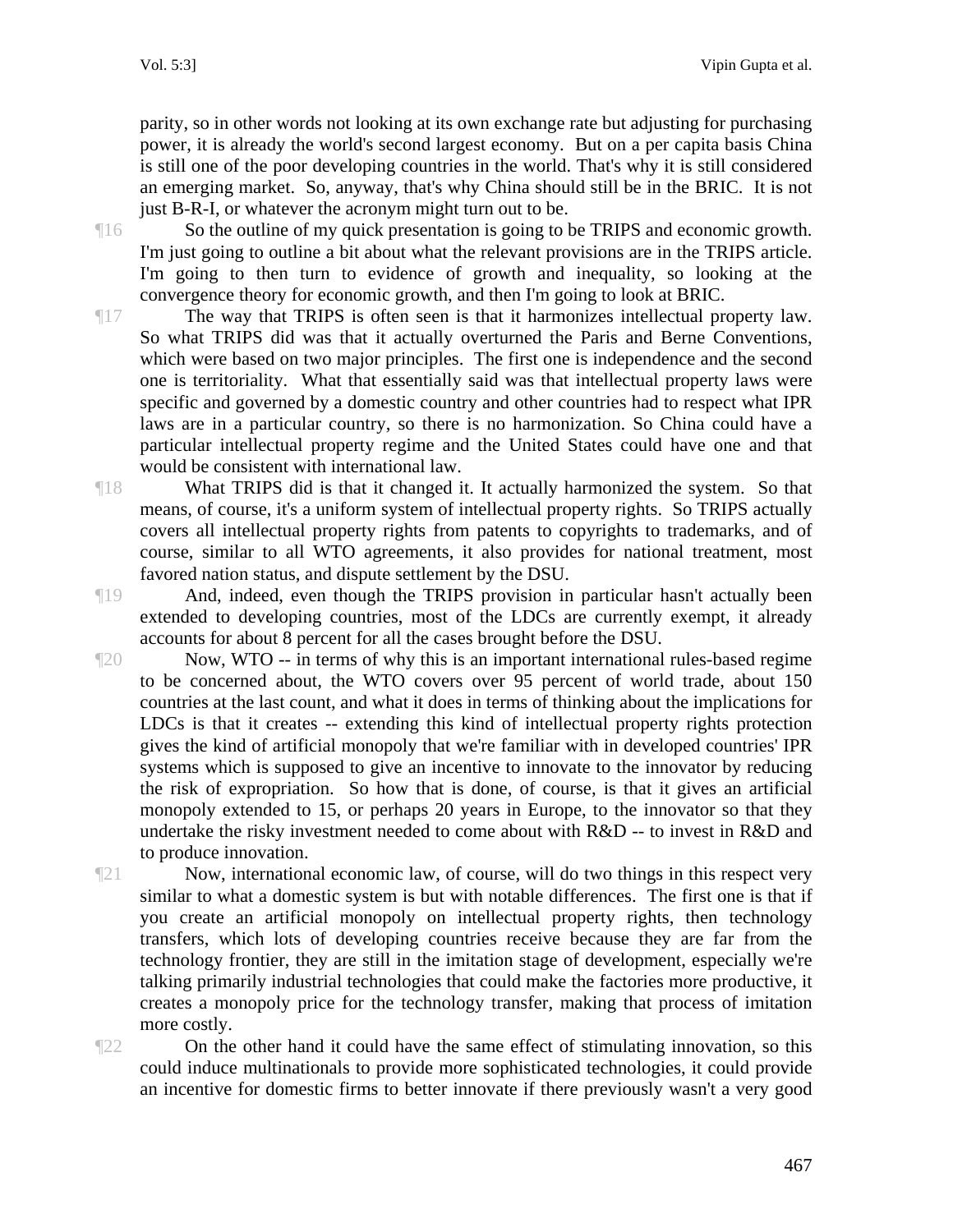IPR system. And of course a dispute resolution mechanism in general provides better disputes over, say, enforcement of IPRs, which is a major issue in the BRIC economies and other emerging markets, and I think you'll cover that in a later panel.

¶23 So there are these two counter-weighing effects. On the one hand, yes, it could make technology transfers more expensive; on the other hand, it may actually induce more innovation. Very similar but with a notable difference in terms of convergence theory in the global economy.

¶24 So the second thing to think about in terms of TRIPS and economic growth is that technology transfer has actually never been free. So when you think about economic growth models, and there is always a prediction of convergency because there is always, say, a country, a developed country with more sophisticated technology, developed IPR system, they're closer to the technology frontier. And then there is the developing countries who can still imitate, farther from the frontier, they're poor, they don't spend as much on R&D, but really they're just not technologically sophisticated to have to warrant R&D spending in order to grow.

¶25 So what these models suggest and what they predict is that in a normal sort of growth framework, say a solo model or neoclassical growth model, there are what are known as diminishing returns to a factor. So the more capital stock you add you gain a less -- a falling amount of output for every unit. So that makes sense; you can't perpetually add computers without increasing the other factor, which is labor, without experiencing diminishing returns.

¶26 Now, if there are diminishing returns then the solo model predicts that capital, which is the investment that would invest in sort of computers or other types of capital stock, would actually move from high-level countries where you have diminishing returns to developing countries where there are lower level of capital and therefore less likely to encounter diminishing returns. This free movement in capital, of course embodied in technology because whatever is being invested in to be brought to a developing country is coming from a developed country, and that process of capital moving with free transfers of technology, because it's embodied in the capital, generates the prediction that global growth rates should actually converge. Because if everybody has the same technology and capital is moving freely, then you should find there shouldn't be this vast disparity among developing and developed countries in terms of growth rates because everything should equalize in perfectly working markets.

¶27 Now, this of course is empirically not true, and in a domestic, in a national system there are already models like endogenous growth theory which are trying to better explain the process of how it is that technology is accumulated, how it is that investment and foreign direct investment are actually realized.

¶28 So what this means is that if technology wasn't free in the first place we would not have expected the predictions of the solo model, along with all the other factors that would predict divergence in global growth rate. I'm going to show you evidence that there is indeed divergence in global growth rates.

¶29 But this kind of IPR system would actually accentuate the process. So before if technology wasn't free you wouldn't expect convergence, but now you've actually made technology transfers priced at monopoly rates which would make it harder and more expensive to catch up. So developing countries weren't catching up in the first place, but this system has the potential of actually increasing the cost of development even further.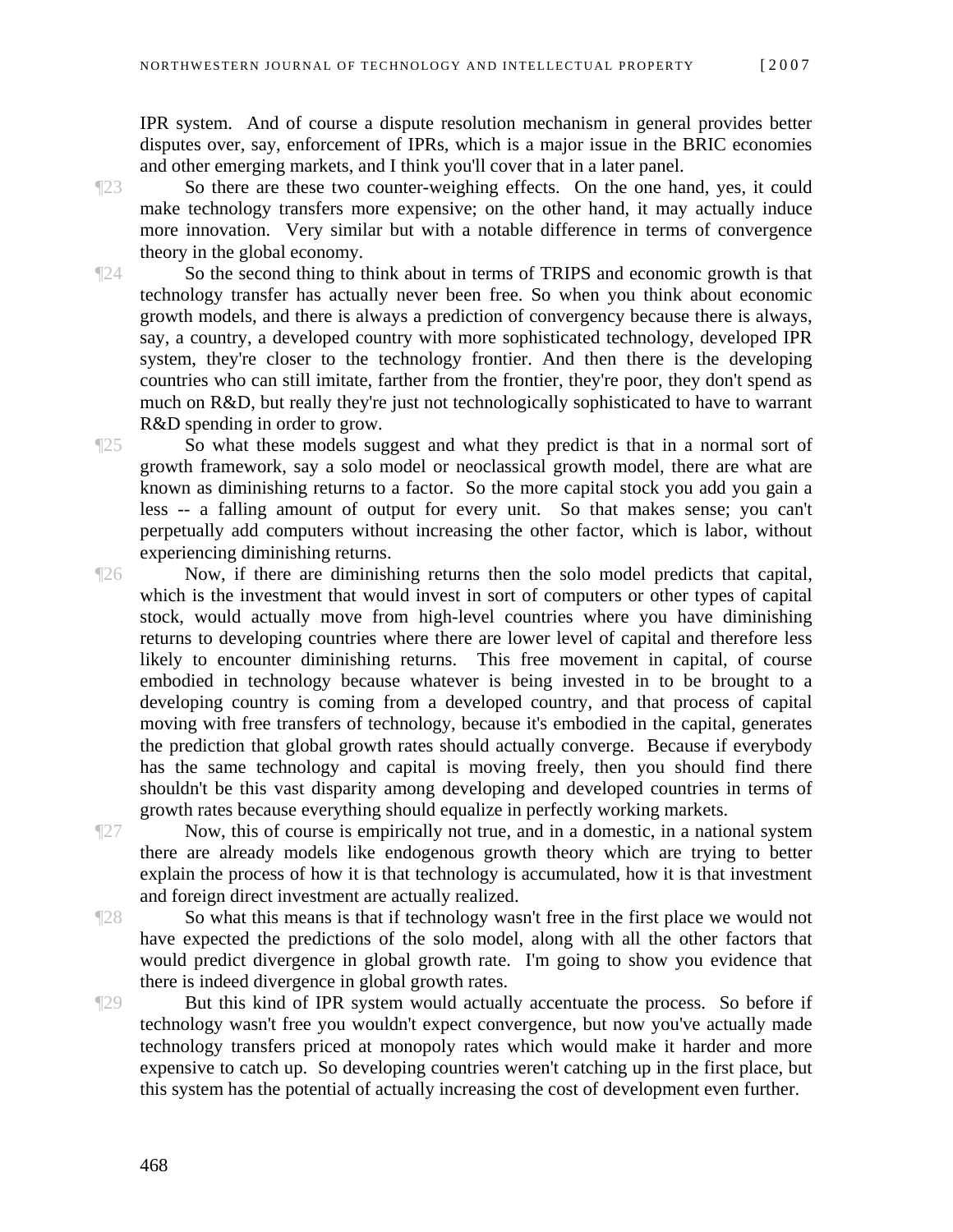- ¶30 So the next slide that I'm showing you is growth rate and initial per capita GDP from 1960 to 1995. On the X axis, which is the horizontal, that is per capital GDP in 1960, and on the Y axis this is the growth rate from 1960 to 1995, which is the year of the adoption of the TRIPS agreement. So this captures a good 35 years of global growth rates.
- ¶31 Now, if there was a relationship between, say, low levels of per capita GDP and the growth rate what you should find is the poorest countries, so those closer to the origin, should have higher growth rates because growth is driven by technology and investment and the mechanisms that we talked about. So it should be an inverse relationship, it should be a downward sloping line. However, as you can see from this graph, which I have plotted, I'm afraid, nearly 200 countries, there is no such relationship. That simply even before the TRIPS agreement there was a big divergence in terms of global growth rates.
- ¶32 What about the second factor that I talked about, that maybe it's simply outweighed by the fact that there is now more investment going in to, say, developing countries and embody better technology. That is very much an empirical question, but I'm just going to show you a couple of bits of data looking at four direct investment flows.
- ¶33 The first thing that you should notice is that from 1991 to 2004 world global global foreign direct investment flows are very high. Developing countries actually have a very small share of that, but it is actually quickly growing. It is quickly growing, however, for some regions of the world.
- ¶34 So for Asia and the red line is Latin America, most FDI flows to those regions as opposed to, say, Africa and Central and Eastern Europe. So there are changing investment flows, perhaps as a result of an increasing rules-based system. Of course, there are other factors. But it is also clear that most of the FDI goes to the successful economies.
- 

¶35 So this just give you a picture, a more recent picture, 2004, which sees developing countries catching up.

¶36 But I should say on this picture that developing countries, a lot of this is going towards China, India, Brazil and Russia, the BRIC economies, the major emerging markets. So it is not that all developing countries are experiencing this flow of capital, which embodies, of course, technology.

¶37 Now, I'm going to move to sort of does it matter, FDI, intellectual property rights. I mean, does this actually matter in terms of innovation for emerging markets or major developing countries. I'm going to look at China in particular, but I've given you some citations and references which say, you know, we're not sure. Most of the economic literature goes, "On the one hand, on the other hand." So, yes, there are studies which show that patents, which typically are used as the best proxy for formal innovation, are linked to foreign direct investment, and of course research and development spending by the country itself. And you hear this a lot in developed countries, how much do we spend on R&D, how much do we spend on R&D. That's where it comes from. But for developing countries foreign direct investment is important because of what I described earlier, but also because, hey, if you're a poor developing country you just don't have that much money to be spending on R&D. I mean, you're in the imitation stage.

¶38 So the literature says, okay, some countries there is a positive relationship between FDI and innovation measured by patents, other countries not so much.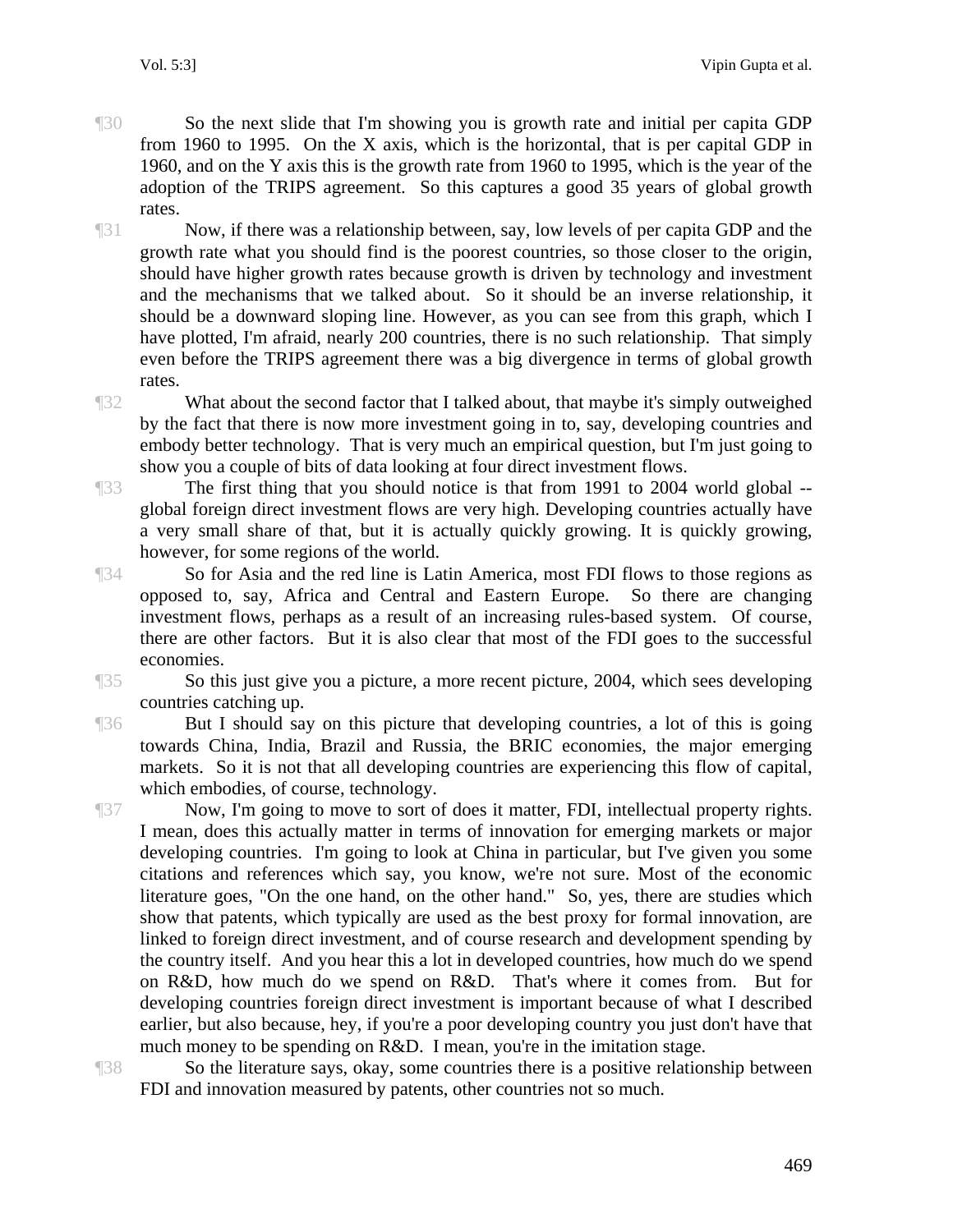- ¶39 Now, I'm focusing on China because in terms of FDI flows China is actually the leading destination for foreign direct investment in many years, in several years rivaling the United States. And in terms of stock it has the third largest stock in the world after only the U.S. and the U.K. So in many ways if you don't find the positive relationship for China, it would be difficult to see how foreign direct investment might benefit other countries which simply don't get the kind of investment that goes to China.
- ¶40 So looking at China -- first of all, just very quickly, I've just simply put up, they have patent laws, even before the WTO, and that's why you can look at patent data. So you hear a lot about China has a poor IPR regime. It is true, but they have a lot of de jure provisions; it's just that de facto the enforcement is poor.

¶41 So China had a patent law since 1985, really at the start of urban reform, so it has been at least 25 years in terms of patent laws. And, of course, China did adopt the TRIPS agreement so it's a continuation of the IPR regime, which had been strengthened up until the TRIPS agreement and then extended.

¶42 And, of course, China does have a very aggressive foreign direct investment policy and industrial policy specifically aimed at getting technology in foreign direct investment, initially through mandating foreign direct investment to come in the form of joint ventures, which all the literature suggests that has more technology transfer potential. And then in the mid 1990s by creating what are known as high technology development zones, a special form of special economics zone which are geared at attracting the technology embodied in foreign direct investment and then married to R&D facilities so that they can develop technologically to stimulate economic growth.

¶43 So the first picture just shows the FDI in China, and it is sizable. Obviously the big jump came in 1992 when China really bulked up its FDI policy by extending special economic zones beyond Fujian and Guangdong, and you see it shooting up. And like I said, China is now a leading destination.

¶44 Now, in order to look at the effect of something like foreign direct development versus, say, other factors, like human capital or R&D spending, one has to account for the fact that the patent law regime is uniform across the country. So I haven't put the figure up there, but the successful patent grant rate in China is pretty much the same across China's provinces. But what these provinces differ at in terms of -- they differ is their level of development, the level of FDI, the amount of R&D spending that they incur, the level of education. So national patent law regime but variations in terms of the number of patents in these provinces associated with different factors.

¶45 So with variation one can explore what the relevant factors are rather than just looking at it without thinking about what the different regional affects might be.

¶46 So I've put up all the provinces, GDP as well as patent, and this is your patent grant rate. So it is not that the regime is different for provinces, it is simply that there are other factors which explain the different numbers of patents granted in these provinces. It's not just because some have better enforcement than others, it's pretty uniform.

¶47 And what the determinant of innovation or patents show, and this is a fixed effect, negative binomial. I'm happy to answer questions on regression theory. Looking at 1991 to 2001 when China really started its FDI intake, the significant factors affecting innovation are some of the things which you expect, R&D expenditure and FDI and other factors. However, the most significant factors are definitely R&D and foreign direct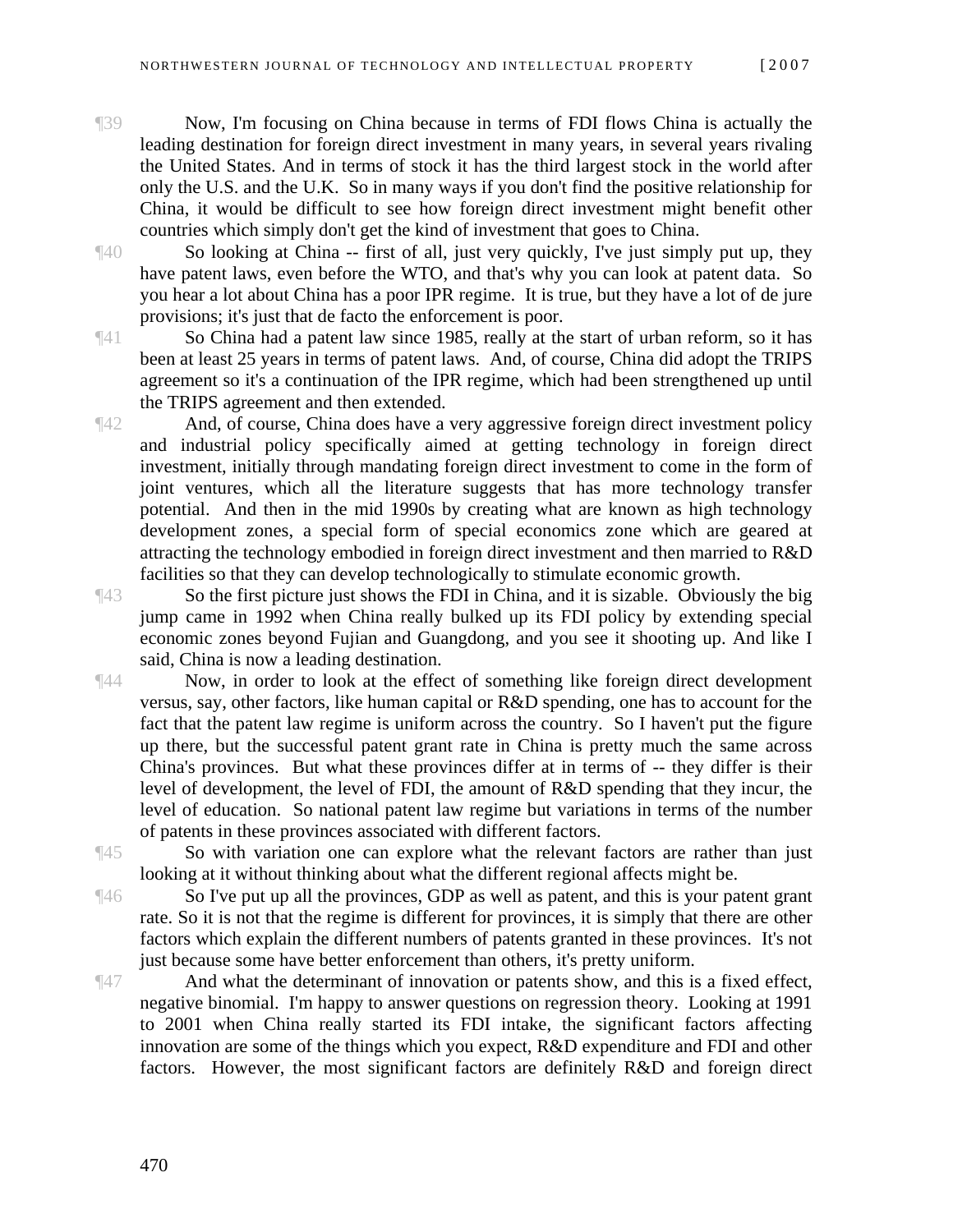investment. In fact, the marginal effect of spending an additional unit on R&D versus FDI is pretty similar. So it matters for innovation.

¶48 And I've simply broken this up by region, because as I said there are regional variations in terms of level of FDI, and of course level of development.

¶49 And controlling for everything else, which I've shown on the slide in terms of - including province-specific effects, it is R&D and FDI which matters on the coast, it is only FDI that matters in the central region, and in the interior it is human capital. So there are high regional variations as well, it's not simply a picture -- it's not just the story of more FDI gives you more innovation, but it is found to be important controlling for all other preservable facts.

¶50 So to conclude. We don't -- it is too early to look at the evidence of TRIPS on income inequality because it hasn't taken effect for most developing countries. However, it is likely to increase income inequality and convergence simply because it makes imitation more costly. However, there is the counter offset of maybe it will provide more incentive for better investment flows.

¶51 Now, does it matter for innovation, after you go through all that analysis, and for China, which I've suggested is an important case study. It does matter. It is as important as domestic R&D spending for even a developing country which has grown as well as China.

¶52 So if you think about the importance of technology transfers and why it is we care about global rules-based systems, I submit that, yes, a rules-based system may be good for investment, very good for liberalizing trade, but one must think hard about the effects on technology transfers and the growing global inequality that is witnessed in the system.

¶53 So I'm going to stop there because I'm at my 20 minutes. Thank you very much, and I look forward to the discussion.

¶54 (Applause.)

¶55 MS. YUEH: We're going to try to make a smooth transition to David, so hopefully this will plug in and it will work well.

¶56 MR. OROZCO: I will stand for my presentation that way I can project my voice outward to everyone and avoid speaking loudly right into Linda's ear.

¶57 Thank you, Everyone. It is very pleasant to be here. I am from this law school, a graduate of 2004. I work at Kellogg now and I do research in intellectual property from the competitive advantage and management lens combining what is the legal doctrine with the management experience.

¶58 So we're going to talk about IP, we're going to talk about the BRICs, we're going to talk about competitive advantage.

¶59 What are the BRICs, just to lay a foundation, a framework of what the whole discussion is about. The BRICs are an acronym meaning Brazil, Russia, India and China. The origins of this term were a Goldman Sachs report a few years back. The investment banker's research arm, unit, there said if we look at the growth rates of these economies and what they're doing, in about 20 years they're going to be tremendously important in the global marketplace. Not that they aren't now, but they're going to replace what are our Germany, France, the typical G6 economies in size and importance.

¶60 That really created a stir amongst people who really study this issue, and really it is based on the high GDP growth rates of these economies. We have to look at what they've been doing in the past to understand where they're going to be going in the future.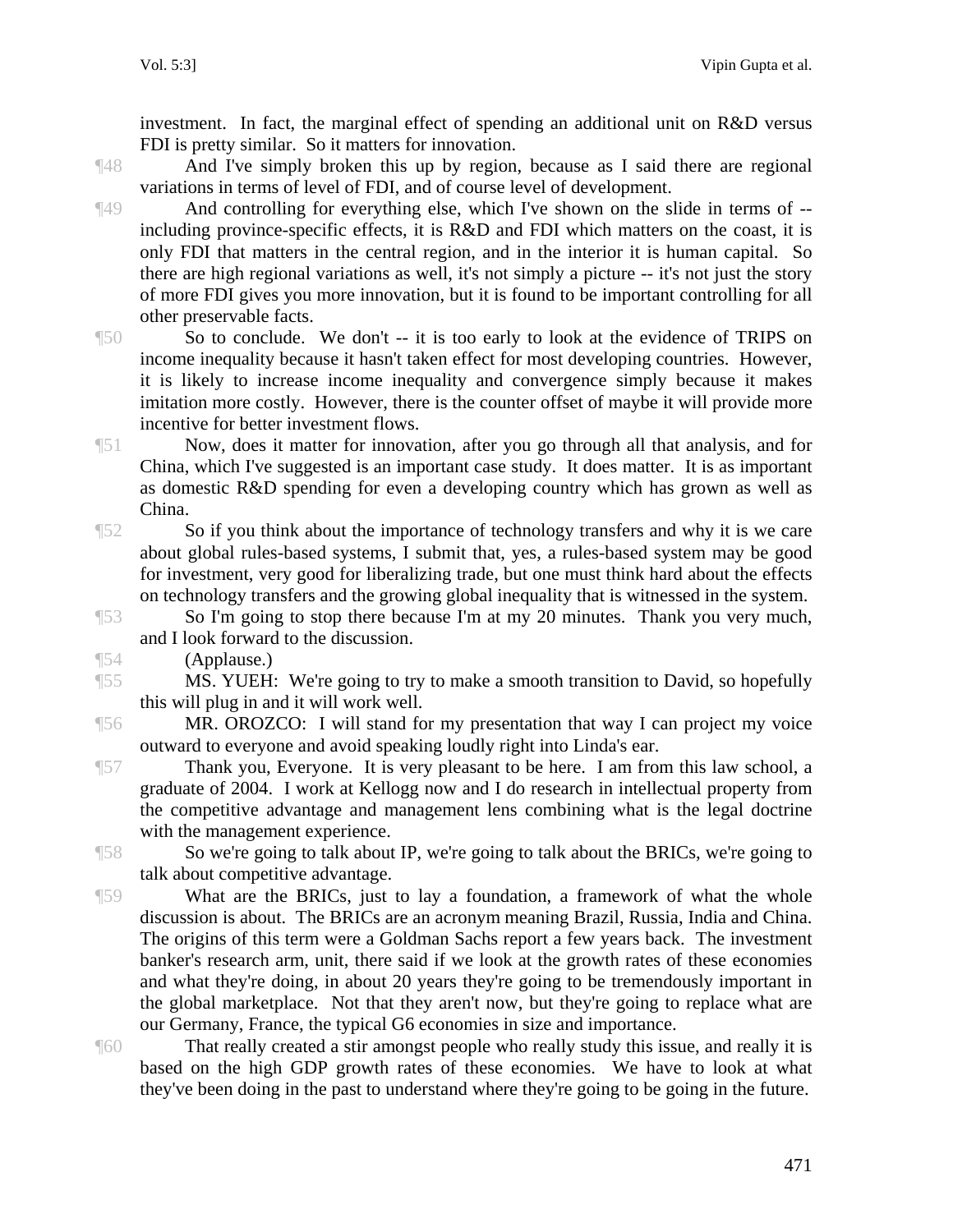- 
- ¶61 And why does this all even matter? Well, it matters because our businesses compete, and increasingly they compete in a global marketplace. So we now have this entire discussion of how do we compete with these economies and these companies that are really driving what are the engine of wealth creation for the future and competitive advantage in the future.
- ¶62 And the press has picked up on this and there is this whole discussion now of the new multinationals coming out of these BRIC economies, very competitive, and how our industries and our companies and our economy is going to manage this in a competitive dynamic where capital is moving, FDI flows are moving back and forth. And really the mobility of labor is also really becoming increasingly international in scope as well, as we see in the case of India.
- ¶63 So there is this whole discussion. Companies really do have to pay attention to this because it is a reality. We're no longer facing issues of companies competing on cost, we're now facing very sophisticated competitors. Just recently China announced that it is going to initiate its large aircraft program. Who is going to take note of this? The Boeings of the world, the Airbuses of the world, very sophisticated companies, large companies that provide extremely sophisticated components, high value added products. This is no longer just outsourcing, this is no longer let's just get cost advantage anymore. These are big companies that are looming over the horizon threatening our companies, the value creation, jobs and economic growth of our economy.
- ¶64 So it is good to focus on whether we can compete or not. There is a lot of discussion about that, people are really focusing on that. But at the same time we really have to understand what is below the surface. There is a deeper layer of understanding behind this story, and what we're going to talk about more in this discussion is what are the key elements of this story. Because as we know there are individuals who can really just target what are discussions that focus more on the lowest common denominator, which is, you know, we're outsourcing our production, this isn't good for our economy. The shareholders of our companies that are outsourcing, on the other hand, are claiming it is good for them. So it's really this nuanced discussion and we really want to look at the facts as opposed to the rhetoric.
- ¶65 So to look at the facts, we have to outline what are the basic research questions behind this issue. And I pose it that the following research questions are really the important ones to ask. First is what is the source of competitive advantage for each one of these economies; how do they differentiate themselves in the global marketplace. Second is what challenges do they face, because everything isn't rosy in those economies. They're growing at very fast rates; however, they're facing extremely important challenges for the future growth rates of those economies. Third is what government policies are they implementing to leverage their strengths and overcome those challenges. Because what we'll see is that one of the common denominators is that governments in these economies play an active role in managing and guiding the economy, and we're going to see a bit more about what they do and how that fits into intellectual property because that's a key component of competitive advantage and economic development.

¶66 So first we'll start with brief overviews of each economy. I'll focus a bit on each. We'll start with Brazil, which is the first BRIC economy. What are the advantages, competitive advantages of Brazil? Well, Brazil has these tremendous natural resource endowments. They have factors of raw materials, they have metals, minerals, a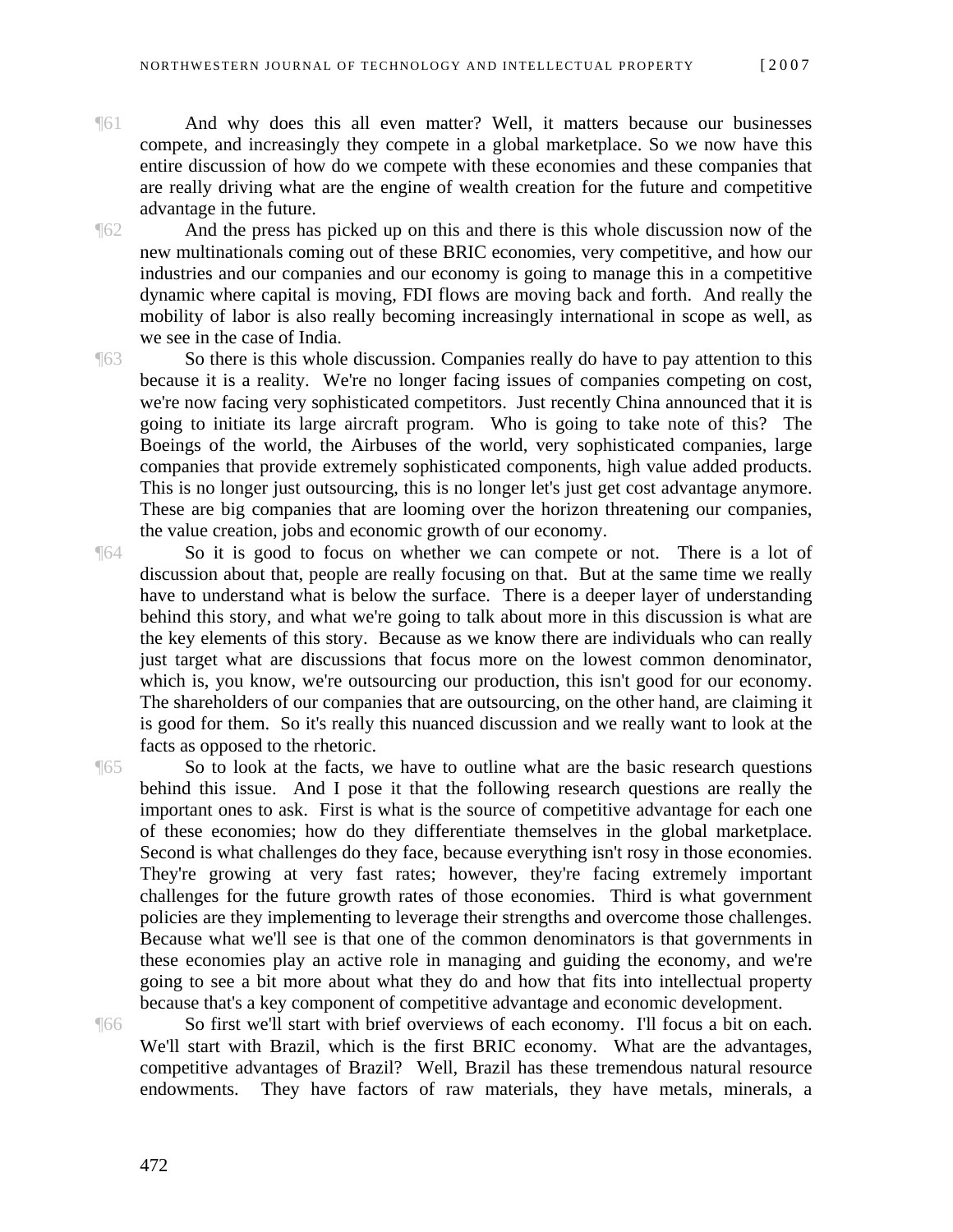tremendous oil and gas industry. So these are very, very basic raw materials that they have the natural endowments to compete with. They have an excellent transportation infrastructure, and they attract a lot of foreign direct investment, actually, with transportation. They have a very large and very well-developed financial sector. In fact, Sao Paulo is probably the Latin American capital of finance. It is a huge industry. And they also are starting to develop what is the ICT industry, the communications technology industry, software and things of that nature.

¶67 However, they have really important challenges. Some of those challenges are that they have high fiscal deficits. The government of Brazil is very active in managing the economy, and to do that they borrow a lot. So they have high fiscal deficits. The diversification of the Brazilian economy is not really as good as it should be. They focus a lot on what are those natural endowments without diversifying as much as they should. They have low value-added exports. They're importing raw materials a lot, which really have the lower margins and are susceptible to global pricing, so they basically have to take what is the price of the international markets and that's not the most optimal scenario. Right now it is good because those resources are actually very well priced, but in the future that could all change. R&D, they don't focus too much on R&D relative to the other BRICs, and that could be a challenge in the future as well.

¶68 For government policies the Brazilian economy is really highly managed by the Brazilian public sector and there is an anti-IP bias of sorts in the Brazilian discussions of where to go and move in the future. Where you see Russia, China and India perhaps moving a bit more towards IP embracement, Brazil is really hostile in discussions of intellectual property and that might deter growth in the future.

¶69 Russia is a very interesting case. They're growing very rapidly, but they went through a crisis. They had this period after the communist regime of wild west capitalism where the model was let's basically privatize everything, sell it to the public, managers can take ownership interest. And the theory under classical economics is if you have property rights the economy will move towards efficient utilization of those resources. However, what we saw was the opposite happened. There was corruption, there was mismanagement of resources, there was looting, and basically the economy just went down the tubes. And there was this group known as the oligarchs who controlled the resources of production, they controlled everything, and that was not a good scenario for Russia under that case.

¶70 What are the competitive advantages right now of Russia? Well, Russia again has high R&D, they have excellent scientific capabilities. The government is actively involved in that. They have a government guidance program now where as opposed to the wild west capitalism many of the key strategic industries now have been prepurchased by the government, are being managed now so that they can actually produce under a more efficient model, and the economy is being guided in certain key strategic sectors. They have also a high capacity for natural resources as well, gas, metals, mining, of that nature.

¶71 What are the challenges? Like Brazil, very similarly, they focus a lot on the natural resources. They have a lack of legal infrastructure, which can be a big problem because, as we'll see, the rule of law, strong property rights are a key element for moving forward in that development cycle towards resource, cost-based advantages to value added product differentiation, higher margins industries.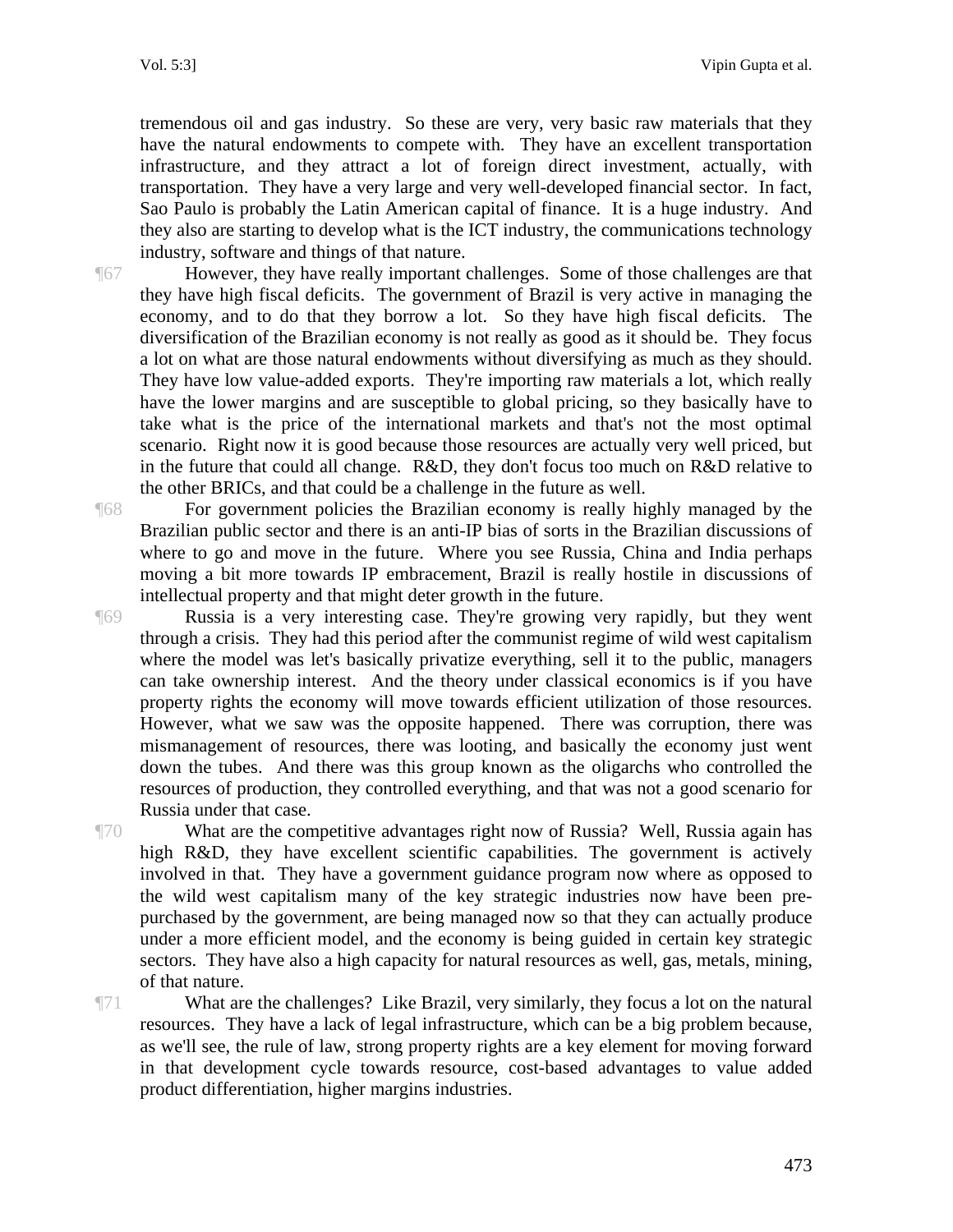- ¶72 Russia has high involvement of the government in the economy as well. That could be a challenge.
- 

¶73 Some of the policies are that the state is heavily investing in R&D and they have this management structure now where the key strategic industries are controlled by the government, the oligarch's power has been reduced, and now the state is taking an active role in managing the economy as opposed to pure wild capitalism.

¶74 India. This is the story, really, of two different Indias. There is one India which is the middle class and the upper class, which is developing rapidly. And then two-thirds of India, which is really still the agriculture, people in the farms, very low education and perhaps savings rates, things of that nature. So they're really overcoming this difficult gap in income right now.

¶75 Some of their advantages are they have found that by focusing on the service sectors they have been able to differentiate themselves from China and other economies as well. So if you look at really the value and the investments that are occurring right now in India, they're focusing on the service industries as opposed to manufacturing, which would be China's core competitive advantage.

¶76 English is a source of advantage for China as well. American companies can now focus on servicing in India because of that, of that trait. The engineering skills of India are magnificent. They produce so many engineers, highly qualified technicians every year. That's a source of competitive advantage for India as well, especially in the software industry. And that is good for them because it requires very little capital to start up software-based investments.

¶77 And, of course, they're also a friend and ally of the U.S. They have the same, perhaps, mentality of promoting democracy and individualism, and the U.S. sees India as a key strategic ally in that respect.

They have a lot of challenges. One of the challenges that India is undergoing right now is infrastructure. They lag behind China and other countries in terms of basic roads, land, air transportation. The logistics of getting things done in India is extremely challenging, not just because of the real infrastructure problems but there is also a bureaucracy that historically has developed in India that is very strong and provides a big barrier to what is the efficient utilization and efficient transfer of resources.

They also have less foreign direct investment than China, and the brain issue is also a problem for India as well. Well, you know, they train these highly skilled workers but then the workers go to America and other countries where they can monetize their intellectual capital.

¶80 Foreign ownership laws have changed things so things are improving in India. Big state sponsored R&D remains a huge element of the Indian economy, and that could be either a source of competitive advantage or a hindrance depending on how you look at it. At the stage of development right now that India is you can see that they have to manage their economy in some way and the state has to be involved in educating the citizenry, promoting what is basic research, and that will eventually, hopefully, get monetized some way as property.

¶81 Software markets have been deregulated as well, which is a positive element of India's competitive advantage.

¶82 Finally we have China. So we have China now, which, you know, is a major player now in the global market. They have infrastructure advantages. They have R&D.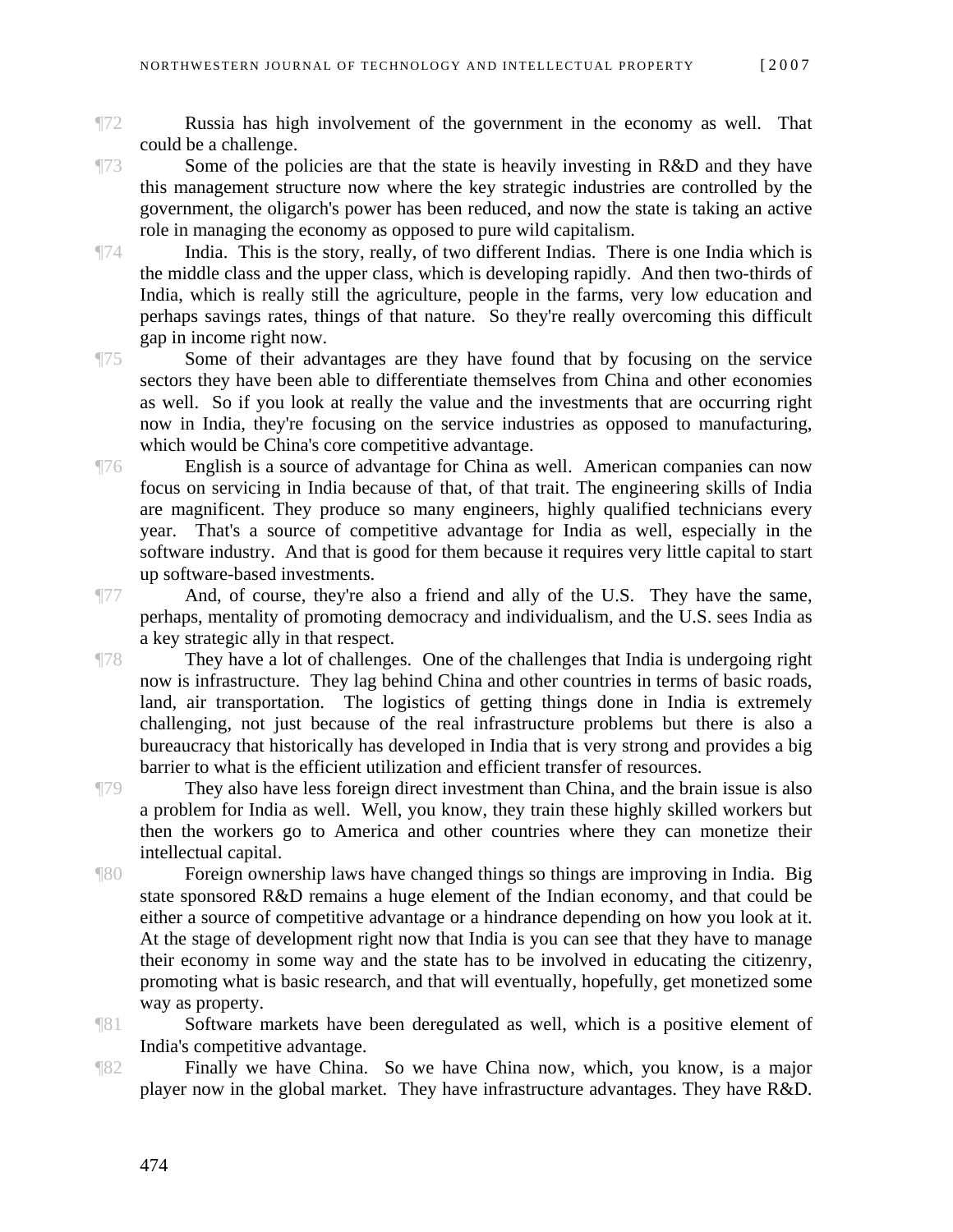They have an increasing -- I'm sorry, a decreased stake in state-owned enterprises. Now the state is becoming less of an actual player in the economy and more of an architect of policy, so they're actually combining what are state resources with private resources, so they're in a transition period now. Whereas before the state used to control economic production, now it is the state and private sectors combining together. And hopefully in the future, if things go well for them, the government will have a smaller interest in these ventures as well.

¶83 Manufacturing capabilities. We all know about the story of mainland China and how they've really leveraged what are the skills of the workforce, the low cost labor advantage. And, you know, companies, global companies have really taken advantage of that and basically moved manufacturing to China.

¶84 Some of the challenges are related to their transition, like the other economies. Basically what's happening now is wages are going up in China. They are losing that cost basis differentiation. They're trying to manage it so that eventually they enter this higher value added production and exploit those benefits as well, because they have a highly trained labor force and they want to use that so that these people become innovators, these people become managers, they create the new ventures that will threaten what are the existing incumbents in the global marketplace, the corporations in the developed world.

¶85 The brain drain I think in China is still there, but I don't know what the indicators are. I think there might be a reversal of that. There is some type of anecdotal evidence of that where now people who are highly skilled and left China are coming back to China. That's a good signal and I think it is a good sign for China in the future because they need the talented managers, they need the talented scientists, inventors, attorneys to come back to China and manage those local industries which will compete in the future.

¶86 One of the challenges is this idea of "Guanxi," which is the idea that relationships are a driving force in the economy. We'll see later how really to move from what is the initial stage of government-managed economy to market-based economy you really need an impartial rule of law, and this idea of relationships might be a barrier to that. Initially they're managing it so that it is a source of competitive advantage for the Chinese economy, but in the future as Chinese companies compete amongst themselves and against international players there will have to be an increase in the impartial, stable rule of law that determines disputes as opposed to relationships.

¶87 China has done an amazing job managing their economy if you look at any statistic. They have guided investments to strategic sectors. They've created these special economic zones, as Linda mentioned and these zones have worked amazingly well. They started out with few of these zones to really just study what is -- how economic growth would be managed if it worked, and it did work. So now there are many special economic zones throughout China. They're thriving, the infrastructure behind them is excellent, and the investment pours in. You see China really managing what is investment through these special economic zones and through tax policies which encourage foreigners to come in, spend the money, do whatever it is that they have to do, which typically is exporting the goods back to the originating country.

¶88 Now, the million dollar question is will the BRICs sustain growth and achieve global dominance. That was the whole goal of the initial research project at Goldman Sachs, and we have to find out.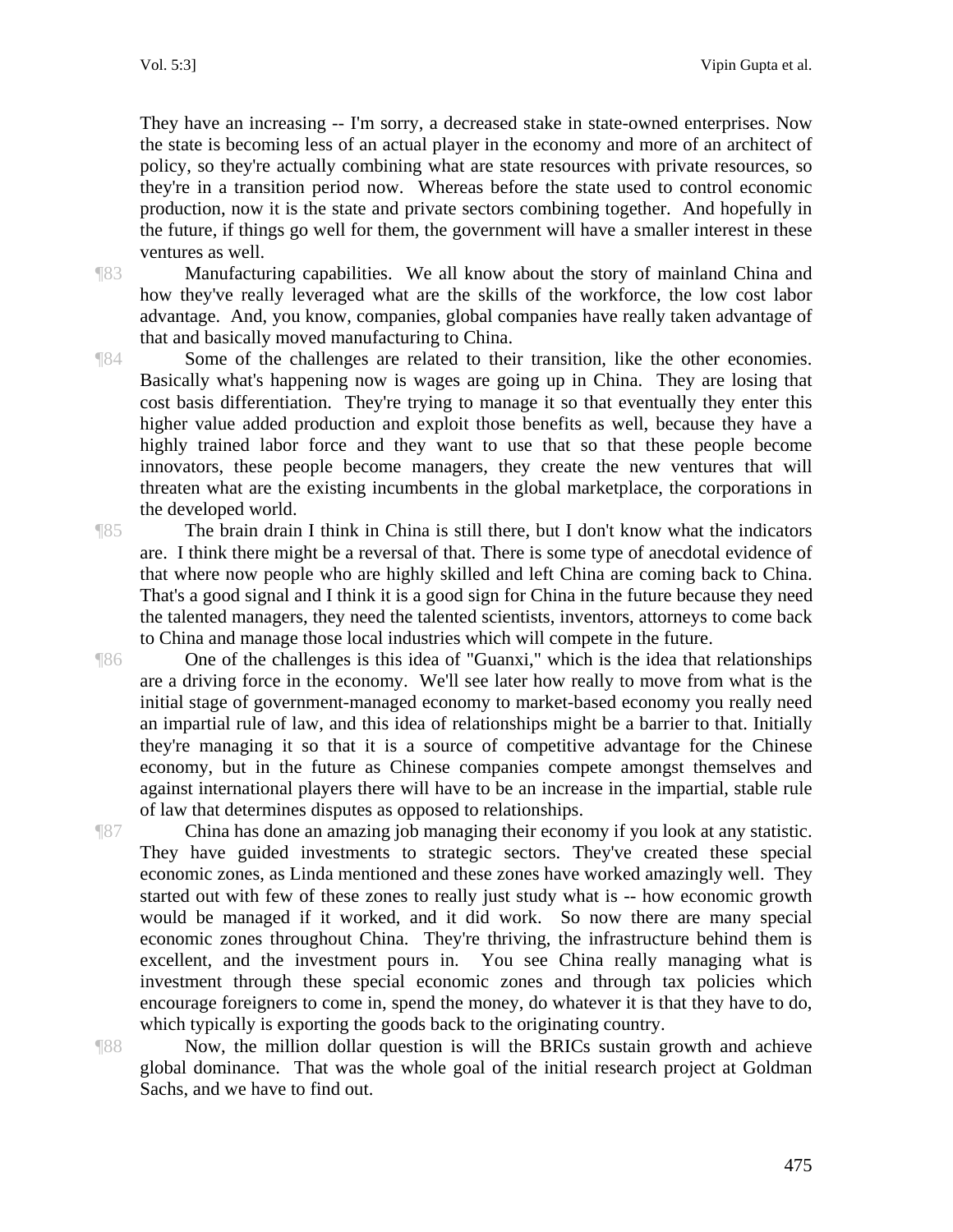¶89 Now, the interesting thing about the Goldman Sachs report was it had these assumptions. Like most economic models, they assume things. These assumptions are critical to understanding the question and the answer to this question in the future. Some of these assumptions are basic economic issues, social issues, education, human capital, infrastructure issues, which we see for the most part that the BRICs are doing a pretty good job of managing.

¶90 India is having some issues with infrastructure but they're spending a lot of money



to improve. Human capital in these countries is really growing as well and they're trying to make it more equal. But really I think the key is going to be the rule of law, I think. That is where we can really bring a lot to the discussion because what's going to happen is these properties are going to have to be managed in some way to create value. ¶91 And if you look at patents as a proxy of that, what we'll see is that the discussion is

the WIPO, which manages the PCT, the international patent application system, tells us that for 2006 there was record year filings for these economies. However, if you look at the data, none of the BRICs really have a significant amount of patents that are valuable in the global market. That tells you a lot. That tells you that really the patents are not a focus of priority and that there is a big assumption that isn't being spoken about. That assumption is that really the value added where the products are created, which are in 5, 4, and 3 levels of this pyramid, are being ignored by the BRICs at this point. They're in a transition period and most of the investment has focused on levels 1 and 2, which are labor arbitrage and process optimization, which are low patenting fields.

¶92 So to move forward to achieve that growth rate that the BRICs need to achieve so that the Goldman Sachs report fulfills itself, they'll have to move up to 3, 4 and 5, and patents will be an increasingly important role to protect themselves and to leverage value in those spaces of innovation.

¶93 Now, some of the conclusions that we would draw from this are that each country has its own unique industrial strategy. The twin goals are to sustain growth and move up the value chain, to move away from resource cost advantages to innovation differentiation marketing. And the transition is that and will require institutions. It is not like the Russian case where you just privatize and let everybody run loose. That's not going to work. What you need to do is you need to have this rule of law that supports investments, encourages investments, encourages value dissemination across the economy, knowledge transfers.

¶94 And finally we see that patents are not yet a part of that discussion. Because these economies are managing their investments, to move forward they have yet to focus on patents, because I think ultimately what is going on is these economies are more interested in learning, attracting investments, and diffusing the technology and establishing what are relationships with future competitors in the future.

- ¶95 Thank you very much.
- ¶96 (Applause.)

¶97 MR. GUPTA: Thank you for the invitation.

¶98 And, actually, after 16 years I'm in a law school. My last experience in a law school in the U.S. was at the University of Pennsylvania. When I came here for doing my Ph.D. at the Wharton School I was interested in counter-trade, technological exchange, so I decided to take a course in business law in the law school. And then midway I decided to kind of quit the course because I found the classroom culture in the law school to be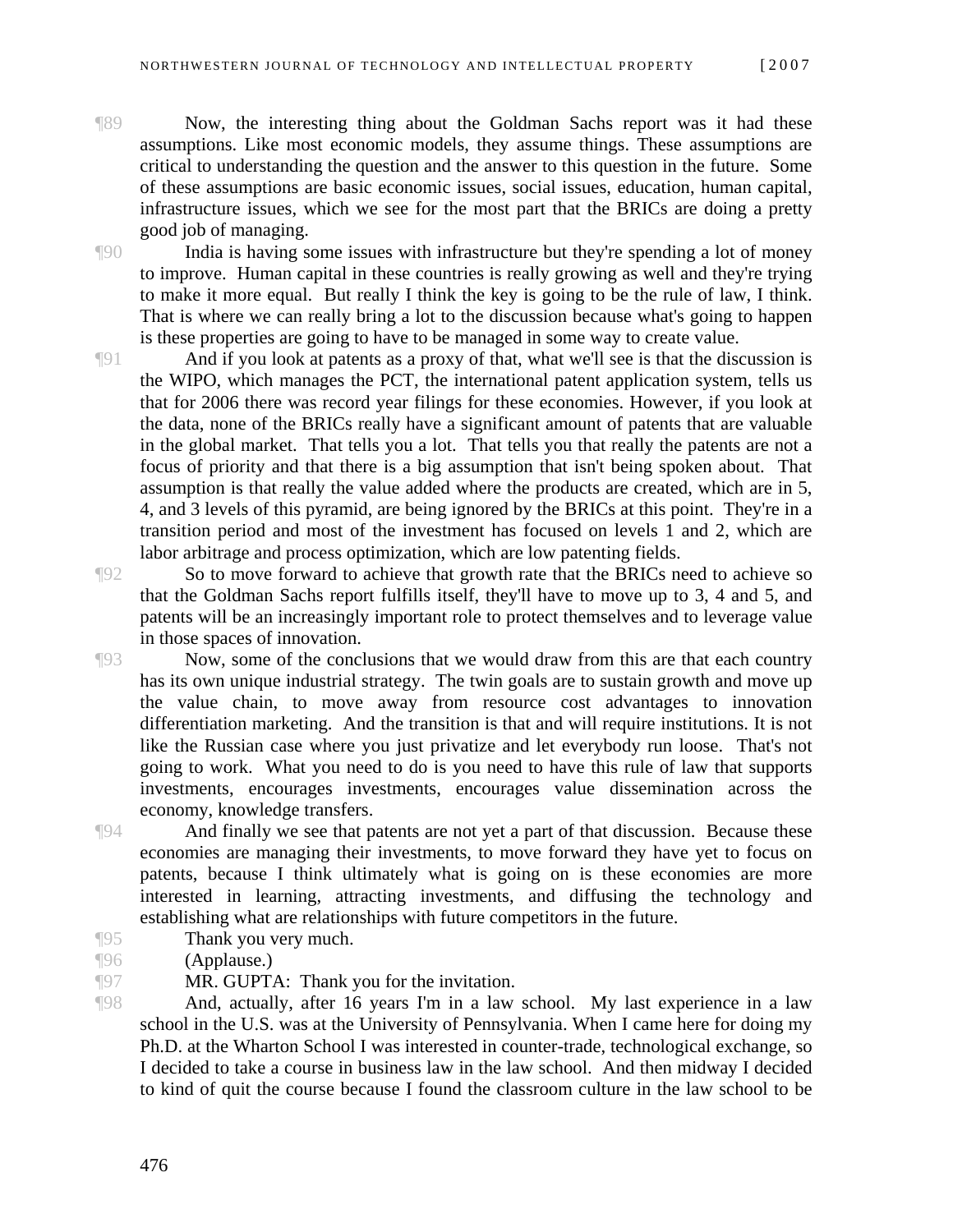very different from the classroom culture in the business school in the sense that in the law school there was one-way interaction and I was used to more a two-way interaction where like in my MBA program in India part of the grade used to be a class participation grade, so I decided to quit that. And I was told that probably I made a mistake because that was not -- I was just told this today, that that's not typical of the law schools, and we have built in significant discussion time even today. So it is never too late to be in the law school.

¶99 Well, today my goal is to share with you an analysis of the technological drivers of Indian economy, and the analysis presents a culturally sensitive story of how public, the government, and foreign multinational controls complemented and built upon, and not substituted or dominated, the indigenous private sector for generating and leveraging regional clusters and gendered technological base in India.

- ¶100 My perspective is guided by my disciplinary roots in management, focused on strategy and international business; my research on culture, particularly as a principal of the GLOBE program on culture and leadership in 62 societies; and my continuing and evolving research on technological growth, family businesses, and women in leadership, based on my dissertation and affiliation with the Family-Owned Business Institute at Grand Valley State University and with the women-focused education at Simmons College.
- ¶101 I'm going to invoke the global innovation systems theory and its limitation as a way to situate, motivate and interpret the implications of the analysis that I'm going to present. This theory gives a primacy to the role of public controls and multinational controls as technological drivers in any emerging economy. I then discuss the story of India in four phases.
- ¶102 The first phase covers the period until the formation of the constitutional republic in India in 1950 when the technological base was situated primarily amongst the family businesses, particularly the craftsmen families in India. The second phase covers the first three decades thereafter when the government sought to play a commanding role in the economy. The third phase covers 1981 to 1995 when the policy environment was liberalized to engage professional private firms, particularly in the informatics sector. The final phase covers 1996 to 2005 when multinational firms played an increasingly prominent role in India. Thereafter, the role of democratic controls in the evolving story of India is considered. Finally, I will briefly look at the cultural dimensions of technological drivers in the BRIC countries more broadly.
- ¶103 So let's consider the standard prescription on the technological drivers of an emerging economy. The recipe for success, it seems, involves import foreign technology, reengineer and adapt it, and incrementally change and apply it. The government plays the role of an orchestra manager by funding public sector and subsidizing private sector efforts to do so, particularly through concession interest rates. A successful public control also includes manipulating multinational corporations to transfer their latest technologies and to engage in FDI to help create local capability to absorb it, again through various incentives, tax holidays, land grants and privileged access to domestic market.
- ¶104 Particularly in Japan and South Korea the government encouraged the keiretsu groups and chaebols to import electronics technology from various multinational corporations, that incrementally assimilate it, and develop capacity to perform complex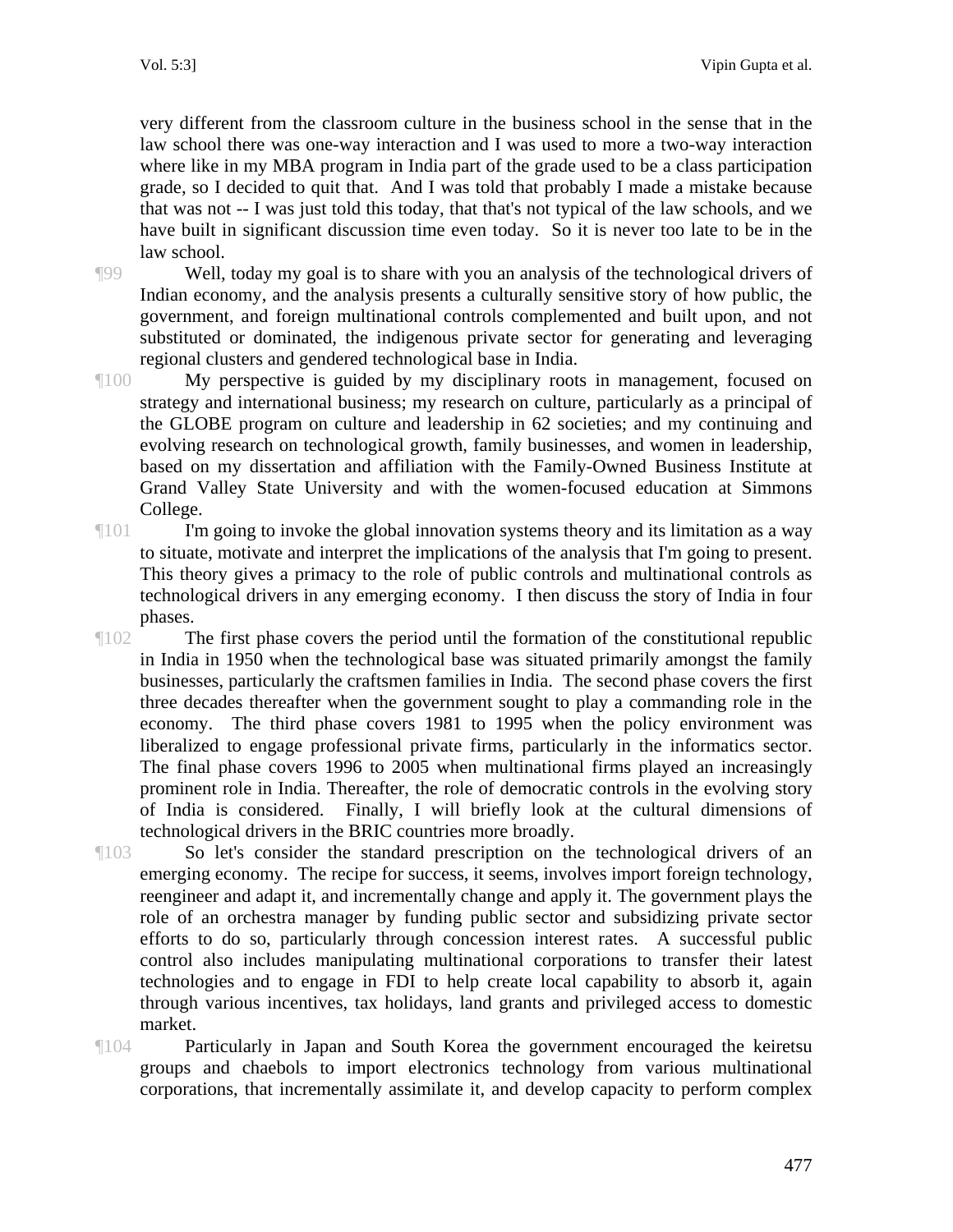innovations. In both nations the governments restricted foreign investment and focused on inducing technology transfer collaborations.

- ¶105 However, the same policy appears not to have worked in either of the nations during the 1990s when the governments of both nations sought foreign direct investment very actively to help restructure the faltering economies and to help revive technological growth.
- ¶106 China, on the other hand, relied heavily on the public controls to encourage foreign direct investment since the early years of economic reforms during the 1980s and later, as Linda showed, in the 1990s in particular. The technology transferred through FDI in China, however, in various counts it seems that was generally older generation and subject to close international scrutiny under dual-use technology transfer.
- ¶107 We can identify at least three major hypotheses suggesting limitations of the global innovation model, the global innovation systems model. First, the socio-technical systems hypothesis predicts that technologies are linked to the social institutions and attempts to absorb technologies bred in alien social environments create social chaos and rejection.
- ¶108 Research has demonstrated difficulties in transferring mass production technology from the U.S. to Europe, and lean production technology from Japan to the U.S. and Europe. The process involved more than just assimilation of foreign technology. It required a complete reengineering and an entirely new solution, such as mass customization in the U.S. that built more on mass production rather than on lean production in Japan.
- ¶109 Secondly, absorptive capacity hypothesis predicts that without a vibrant private sector with strong and related broad technological base it may not be even feasible for the private sector to absorb and assimilate foreign technology. And if the government coerces this through subsidies, then the absorption initiatives would occur but at a very high cost, as we see in Japan also.
- ¶110 In South Korea where the government has taken a more iron-clad role by supporting large and diversified chaebols the per capita incomes and economic resilience has been lower than in Taiwan where the smaller firms have been the drivers of innovations.
- ¶111 Third, property rights hypothesis predicts that multinational corporations have constrained incentives to nurture foreign capacity building because their property rights in foreign nations, particularly those who are keen to learn from their know-how and develop local base, are incomplete. MNCs have very -- have been very concerned about intellectual property rights piracy in the emerging markets and often withhold transfer of their key technologies.
- ¶112 So what might be a qualitative model for the emerging markets? Let's look at the story of India and the role different technological drivers have played over the course of the history.
- ¶113 In Phase 1, until 1950, the technological drivers of India's economy were primarily subject to family business controls. Archeological studies suggest that around 2000 BC Indian craft families used copper and bronze casting to make fine vessels, tools and weapons. They also brought raw cotton from the villages and spun, wove and dyed that in the cities. Indian craft families focused on occupational subgroups and transferred knowledge across generations through family-based learning. The products were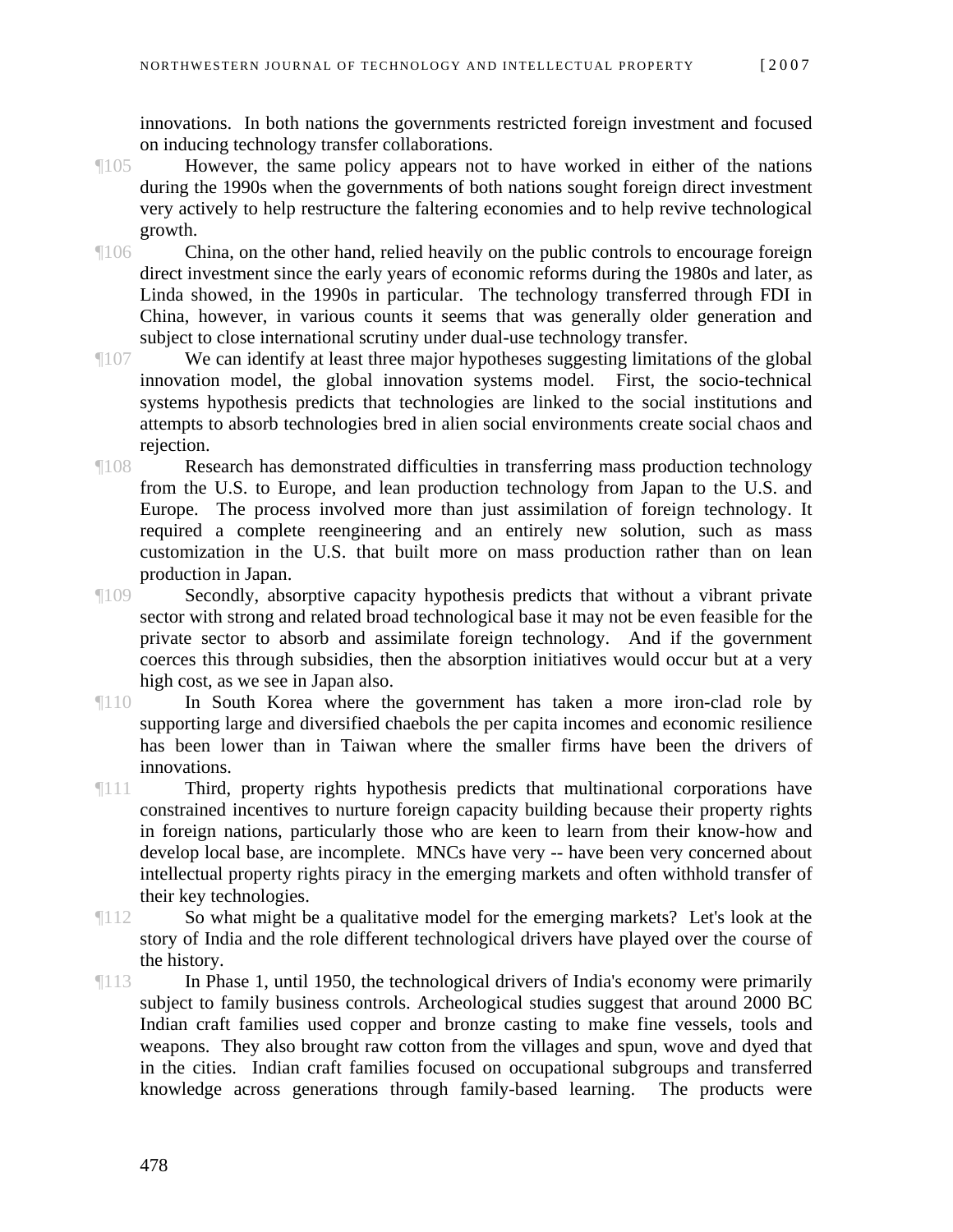exported from Mesopotamia to Bahrain until 1800 BC when adoption of copper and bronze technology in Mesopotamia substituted Indian trade.

- ¶114 Later in the first millennium AD Buddhist families in India diffused associated know-how, such as temple art and national governance system, to Southeast Asian nations. Then, in the second millennium AD, crafts families fused Islam associated technologies, such as architecture, designs, music and cuisine, with their own know-how of India. More recently, over 1850 to 1950, British transferred railroad, telecom and postal technologies to colonial India and used them to divert raw materials away from the family businesses and flood markets with competing goods.
- ¶115 So what are the implications? Phase 1 suggests that family business controls may be effective for the application, inter-generational, and international transfer of technology, as we saw with Mesopotamia. They may also be effective for the assimilation of international technology in local cultural endowments, as family businesses are strong repositories of local cultural endowments, as we saw with transferred knowledge. However, they may be vulnerable to subordination by hostile institutions because of their close identity with their local communities, as we saw with the British.
- ¶116 In Phase 2, between 1951 and 1980, India as a constitutional republic aimed to develop public institutions for driving technological growth. The Nehru government adopted a scientific resolution with a policy framework setting a path of cooperation with both Eastern and Western blocs through non-alignment movement. A blueprint was laid for creating universities, policy institutions and publicly funded R&D labs. The role of promoting basic science and basic industries for improving an average citizen's conditions of living was recognized.
- ¶117 The first five-year plan emphasized reconstruction of British era railroad, telecom and postal infrastructure and extended to the rural area with an additional emphasis on irrigation. The second plan put massive public sector funds in the basic and heavy sector. The private sector investment was put under licensing controls and were supported through concession finance. Several domains were reserved for the small sector. In the third plan efforts were made to mobilize foreign aid and technology for basic industries, agriculture and technical education.

¶118 So let's look at some of the dynamics here. Initially the West refused to transfer technology for basic industries starting with steel. The Soviet bloc chipped in in that dynamic by helping construct a steel plant in India in 1955 and licensed aircraft, tank and other military technologies to India, and then expanded assistance in oil, machinery, power generation equipment and tractor industries. The Western bloc, of course concerned, countered with its own technology and financing for capital goods to India.

¶119 However, the U.S. support for China and Pakistan in 1970 alienated India and encouraged her to focus on developing her own basic and military technology. A network of 40 R&D labs were created, along with technology and engineering colleges. These efforts yielded mixed results. The nation became 90 percent self-sufficient in capital goods by late '70s but there were substantial consumer goods supply constraints, along with economic stagnation, inflation, educated unemployment, and growing poverty, despite the garibi hatao, the poverty eradication campaign of Indira Gandhi.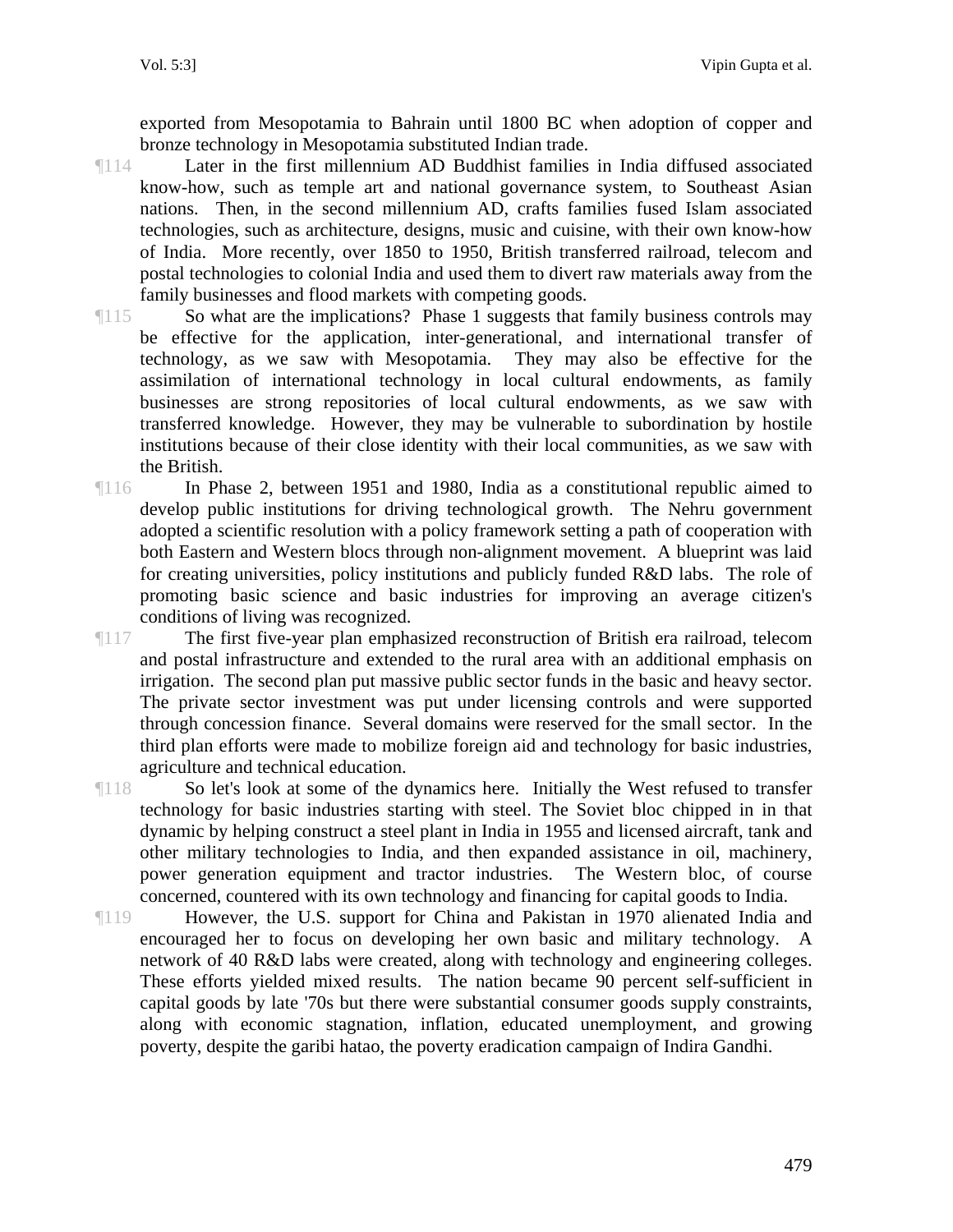- ¶120 Also, the cost of capital goods was very high in India. For instance, the computers that were developed in India had limited applications and were costlier than the better foreign options.
- ¶121 Also, at the grass roots level the activists sought swadeshi, or indigenous farm technology. India developed new varieties of crops, going beyond the U.S. technology transfer that led the initial green revolution in Punjab, using the U.S. model for extension networks for universities and heavy state support for farm R&D. India became selfsufficient in food by late 1970s and resilient to droughts, compared to mid 1960s when famines and food shortages had killed several thousands.
- ¶122 So what are the implications here? Phase 2 suggests that the public sector controls are often oriented toward basic infrastructure and capital goods industries. They may take an expedient approach to fulfill social goals, such as for regional or national development and may end up having disproportionate benefits for the creamy layer, like technical growth for instance, with survival public welfare for the bottom of the pyramid with increasing poverty deficit in India. They are vulnerable to geo-political issues. They also have high emotional visibility and may be able to engage grassroots activism and local cultural endowments for achieving success, as happened in green revolution extensions in India.
- ¶123 So let's look at Phase 3. Between 1981 and 1995 the Rajiv Gandhi and later the Narasimha Rao governments introduced liberal policies for electronics, including computers, telecom and software, focused on the involvement of professionals in the development process. Technology trade was liberalized to allow the import of key components and technology, particularly for professional body shopping and software exports. Government decided to computerize public sector railroads and banks and assigned the work to private professionals to help enhance their capabilities, resources and confidence. The government also engaged non-resident Indians, so foreign-based Indians, professionals, to help develop an acclimatized telecom switch using various component technologies licensed from overseas, and then involved the private sector to expand telecom equipment capacity in India. It took the help of UNDP to connect 750 academic and research institutions through internet networks.

¶124 A focus was put on Bangalore as the IT regional cluster. Bangalore had several large public sector electronic, telecom and aeronautic firms, several government R&D labs, and several technical colleges. The region's families had begun sending their families to the U.S. for higher studies and were encouraging the daughters to join the workforce. The government selected select  $MNCs<sup>1</sup>$  $MNCs<sup>1</sup>$  $MNCs<sup>1</sup>$ , especially from the U.S., to establish software development links with professionally run firms in India. A direct satellite link was established between the USA and Bangalore for Texas Instruments, which encouraged firms such as Wipro to move from Mumbai to Bangalore. A body shopping link was facilitated between General Electric and Infosys. This had a positive demonstration effect on many U.S. multinational corporations who set up software development centers in Bangalore.

<span id="page-17-0"></span>

¶125 At the same time the smaller firms began importing and assembling Korean and Taiwanese computer kits. The larger firm, diversifying from other sectors such as electronic calculators or looking at the emerging opportunity, could not compete with

<sup>&</sup>lt;sup>1</sup> The term "MNC" refers to a "multi-national corporation."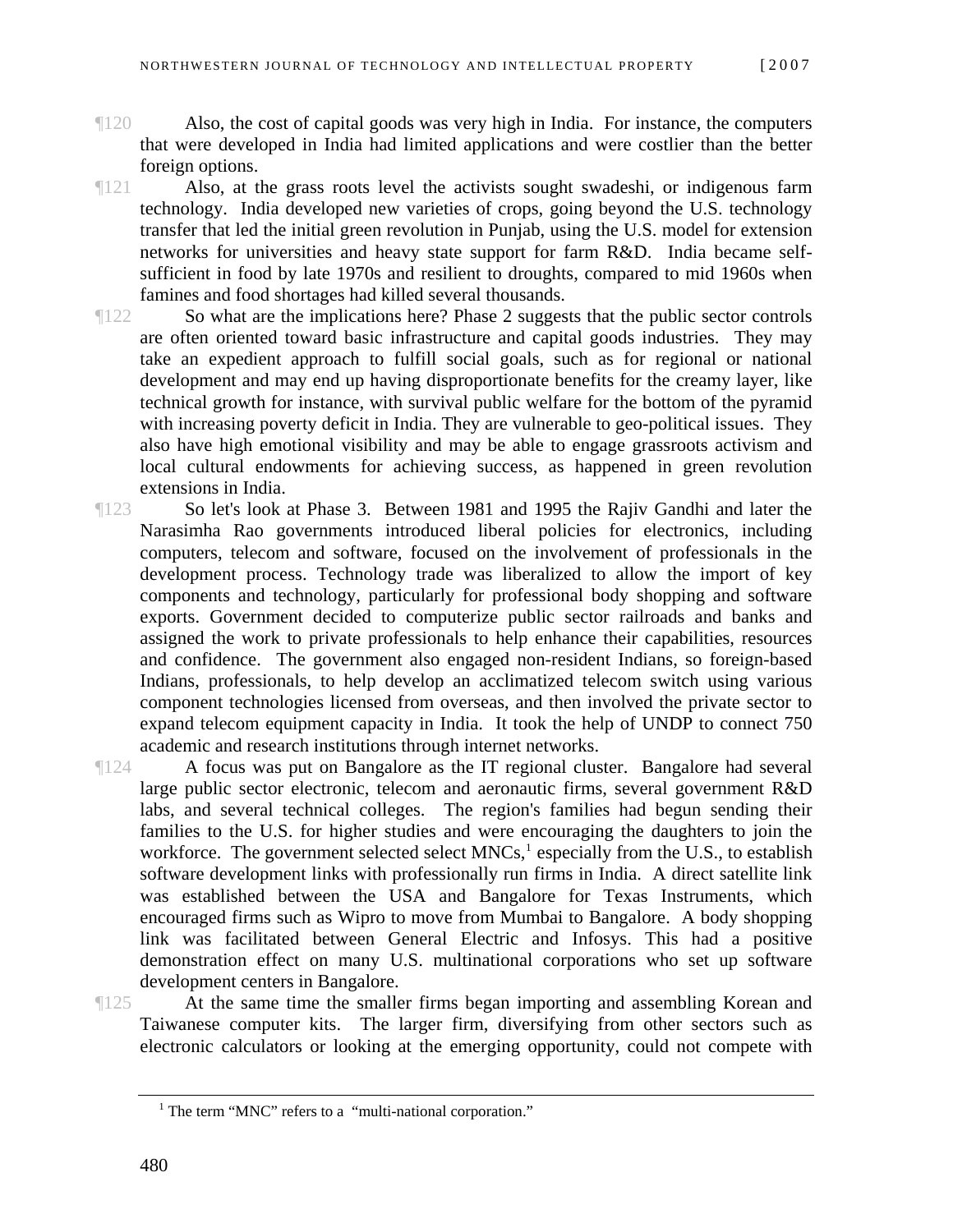these smaller firms at cost. So, many began competing on designs using local engineering pool. Others moved to software by hiring away from the firms who had participated in the public sector computerization process and began focusing on the MNC clients. Due to the poor telecom infrastructure, the productivity of offshore work within India was about half of the onsite work at the client site in the U.S. The firms began doing low-end work onsite in U.S., but as their alliances strengthened they shifted higher end work to India, very interesting, under close mentorship and supervision of the U.S. companies. In particular, the offshore work focused on maintenance of various legacy systems by leveraging on the skills of India in working with various foreign platforms, like UNIX and other kinds of things. As of 1995 two-thirds of India's software exports were onsite work in U.S., and the rest was offshore work within India. The onsite work was largely body shopping and low-skill programming and short-term client relations. The offsite work in India was high value added, focused on systems analysis and design skills, and based on long-term client relationships.

¶126 Phase 2 suggests that the rise of professional controls may need some nascent incubation and support in developing capabilities, resources and confidence. The public sector may be able to energize a regional diamond. The professional controls can also be very effective in making a business case to multinationals to invest in higher value-added area in the emerging markets.

¶127 Okay. So let's look at the -- actually, Phase 4. Okay, Phase 4. In between 1996 and 2005 the government liberalized trade and investment. Many MNCs sought to compete with the local family businesses and professional firms using older technology and pushed through consumer credit. Japanese firms such as Sony that sought to use older technology quickly failed in India. Many American firms such as GE that sought to hire employees at higher compensation rates found it difficult to get and retain sufficient numbers of employees to achieve their business goals and decided to divest their BPO operations to Indian firms. Korean firms who adapted Indian methods and offered their latest technology products were, on the other hand, hugely successful. Indian firms also became successful multinational corporations using their local culture endowments. For example, Mahindra & Mahindra they developed a hobby farmer market using a focus on low-end tractors with smaller farms in India.

¶128 Now many MNCs, such as Walmart, are recognizing the benefits of collaborating with Indian firms to penetrate the rural market. Moreover, MNCs have instituted diversity heads and policies in India with aggressive goals. MNC clients have induced greater women in top management in India; the percentage increase from 1 percent to 15 percent in the last three years. All of this has been supported with a government decision to reserve one-third posts in the village panchayat, the smallest democratic unit in India.

¶129 So, to prepare the nation to compete with the multinational corporations they decided to withdraw the public sector from non-core areas, supported hundreds of R&D projects, and the IT increased from 1.7 percent of GDP to 3.7 percent in 2000.

¶130 The private sector in India is showing capacity to produce quality goods and services at ridiculously low prices: \$20 air fares, two-cents-a-minute cell phone services. Hepatitis B, after its introduction in late '80s, was priced by U.S. drug companies at \$50 per day of dose. Shantha Biotechnics, an upstart by a computer scientist with no pharma background, developed the drug on its own with less than \$1 million investments and sold it for \$5 a day.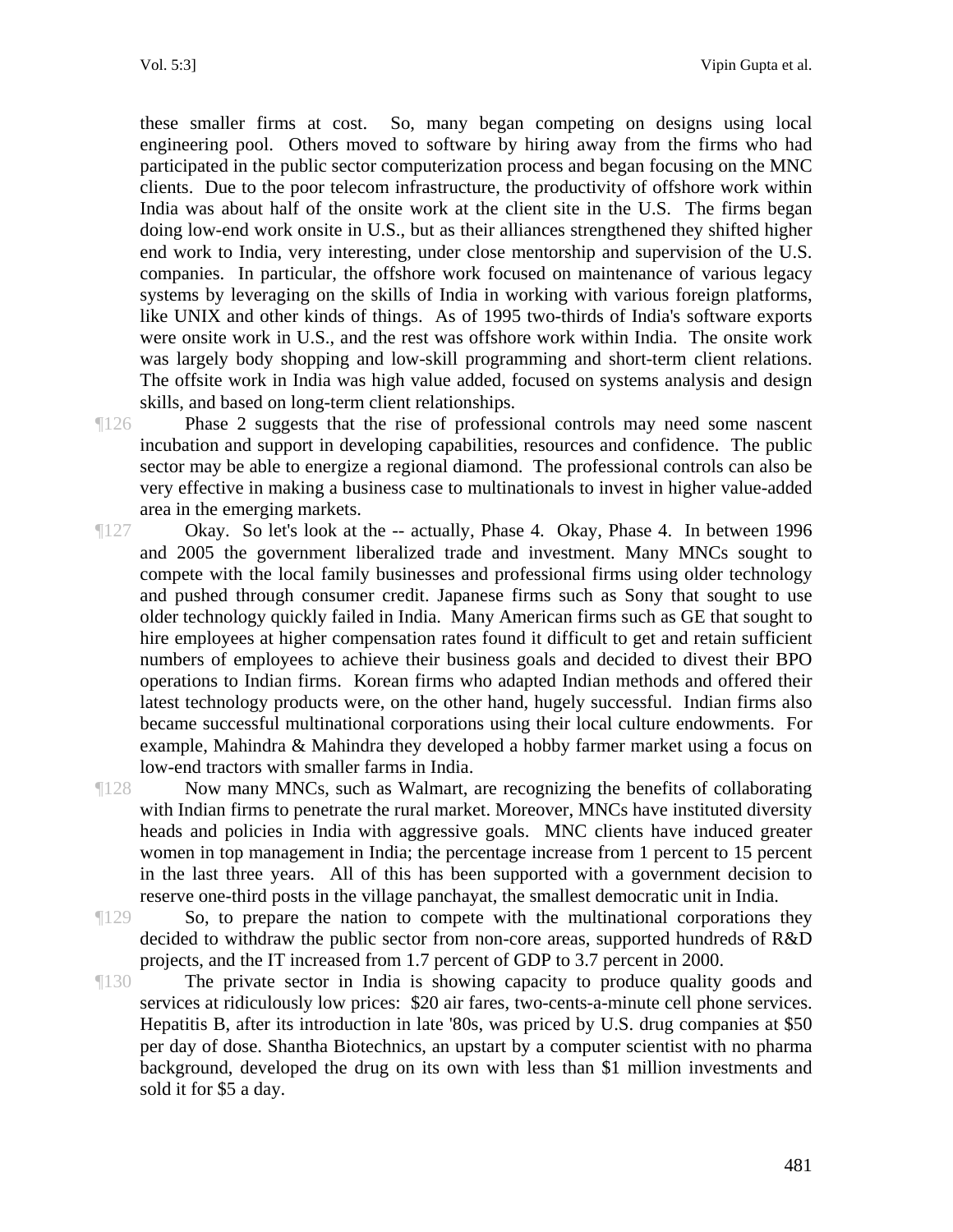¶131 Phase 4 suggests that substantial heterogeneity in the incentives of multinationals for investing in what it takes to successfully transfer their technologies. It looks like the learning of local methods and techniques has been critical for the MNC successful tech transfer. The result is not one-way tech trading from MNC to India but a two-way tech exchange. For instance, India-born and educated Indra Nooyi, chair of PepsiCo and identified as the most powerful woman leader in the world right now, authored PepsiCo's 21st Century transformation by diversifying Pepsi from cola beverages to non-cola beverages, and that's consistent with the traditional cultural norm in India that rejects cola beverages as unhealthy.

¶132 Okay. So, what's the emerging trend? First, there is a growing priority on ensuring tech diffusion to the bottom of the pyramid in India. The urban areas that benefited most from the government's policies over the late '90s and 2000 had low voter turnout and the government had to kind of change from the Vajpayee government to the Manmohan government. So there is a focus on introducing IT to the social sectors such as health and education and public services.

¶133 Second, there is a growing emphasis on ensuring ethical use of traditional knowledge and eco development. India is playing, actually, a very important role, a huge role, in extending TRIPS and WTO to community knowledge. And it is supporting that through cooperatives and family based businesses and their links with professional firms and MNCs.

¶134 So these trends imply that public controls in India have shifted their role from being the nation's primary financier and generator of knowledge to a secondary supporter of innovations by well-managed private sector companies, and now to a tertiary governance and organization of distributed knowledge in diverse communities.

¶135 So let's sum up what we have seen.

¶136 Though public and MNC controls have been important technological drivers in India, local family and professional businesses have played a critical local. India is thus now able to compete globally not only in the low-end domains on cost and simplicity, but also in the high-end domains on design and complexity. The linear model of tech upgrading, based purely on assimilation and upgrading of foreign technology, does not account for India's design-intensive competence. There is a need to add the local cultural endowment factor to explain India's story.

¶137 Very quickly. So this is the research that I have done on the GLOBE project on culture in society. This is the code on society practices based on data from 17,000 middle level managers and 1,000 companies on a scale of 1 to 7. This actually received a Best Research Award from SIOP, the Society For Industrial and Organizational Psychology, in 2005, actually.

¶138 So let's use the GLOBE study. We look here at four of the nine cultural dimensions in GLOBE. Performance orientation is acknowledging and rewarding actual contributions and performance. Uncertainty avoidance is ensuring stability and using existing technologies as opposed to emphasizing change and developing new technologies. Humane orientation is being warm, generous and kind. Gender egalitarianism is gender role overlap between men and women, and women empowerment.

¶139 India stands out, as you can see, for its high humane orientation and low gender egalitarianism. India's grassroots concerns and its focus on traditional know-how are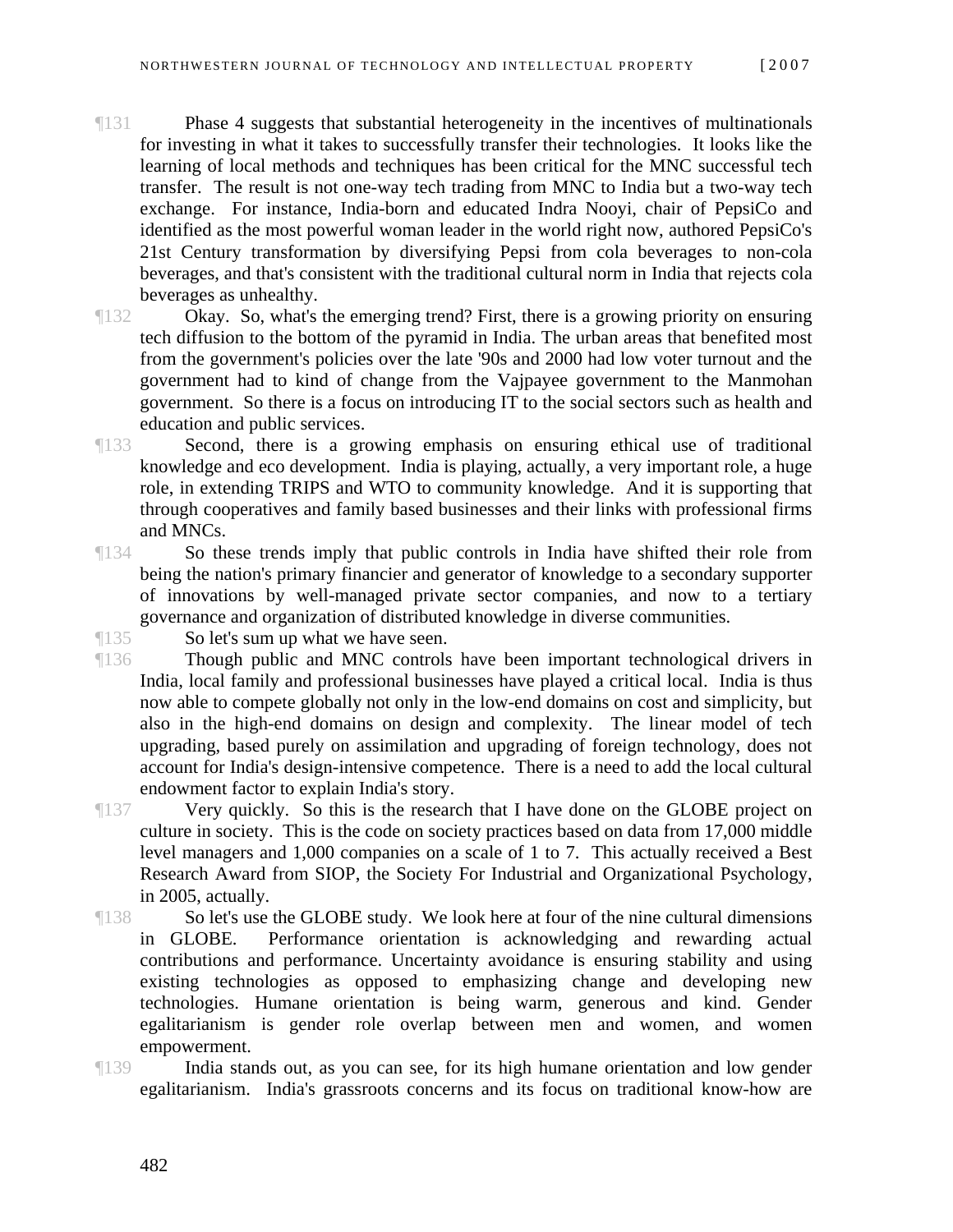reflective of humane orientation. Moderate uncertainty avoidance may allow India to build upon this knowledge while learning from the new foreign technology. India has benefited substantially through interactions with more gender egalitarian societies. Moderate performance orientation may allow India to drive technological growth while at the same time being culturally sensitive to issues such as family life.

- ¶140 Of course, the cultures of other nations support their own approaches to technology and we need to investigate that to fully understand those stories.
- ¶141 Thank you.
- ¶142 (Applause.)
- ¶143 MS. YUEH: Good. Thank you very much to my fellow panelists for sticking to time. I thought that was tremendous.
- ¶144 So we have about 25 minutes, I think, for discussion and Q&A. The floor is open.
- ¶145 Surely there are some plants ready to ask questions.
- ¶146 Yes. You're definitely a plant.
- ¶147 MR. GREENFIELD: I'm curious why Brazil, the government, has taken on an anti-IP stance and if you think that is affecting foreign investment. I feel like there was some worry in the U.S. back with India and China a decade ago about investing without strong IP regimes.
- ¶148 MR. OROZCO: That's a great question. I think the IP question is one that takes root a lot in an ethical dimension as well, and that is one that is not discussed oftentimes as India or the literature. I think Vipin is doing a great job by showing how really technology and culture are not really an easy mapping scenario where you can just say if you want to develop you have to have this approach to technology, you have to import these norms, and the result will be the formula of success.
- ¶149 I think really what happens is you're dealing with different strengths in each economy. I think Brazil has this very long tradition of state involvement in the economy, as most Latin American countries do in general. And I think the norm is that the state is a paternalistic type of force in the economy, and really the move from paternalism to private endowments is one that is challenging right now for all these economies.
- ¶150 Brazil I think is one where for cultural reasons they just have this bias against private ownership at this stage because it is viewed as an exploitation type of mechanism where the foreign companies own knowledge and they manage it for their own wealth but the local economy really doesn't benefit very much at this stage. So I think that is one of the issues.
- ¶151 But it is also a political issue as well. I mean, governments manage these discussions to promote their own agendas as well, and we see that everywhere, actually.

¶152 MS. RAGAVAN: Thank you.

- ¶153 Only ten years or so back we talked a lot of these minimum standards for growth until China and Russia disproved it, so I always wonder maybe IP is another fetish of the West. After all, all of these countries have become important not by embracing IP first but by actually being anti-IP first, and that goes for all BRIC economies. So I wonder if IP is another Western fetish that will pass with time.
- ¶154 And I just want to highlight something else. We talked about BRICs moving. David, you talked about BRICs moving to the next level in the pyramid, 3, 4 and 5, and I don't see BRICs doing that unless they balance income inequality, trade, you know, versus increased foreign direct investments. So in order to do that they really have to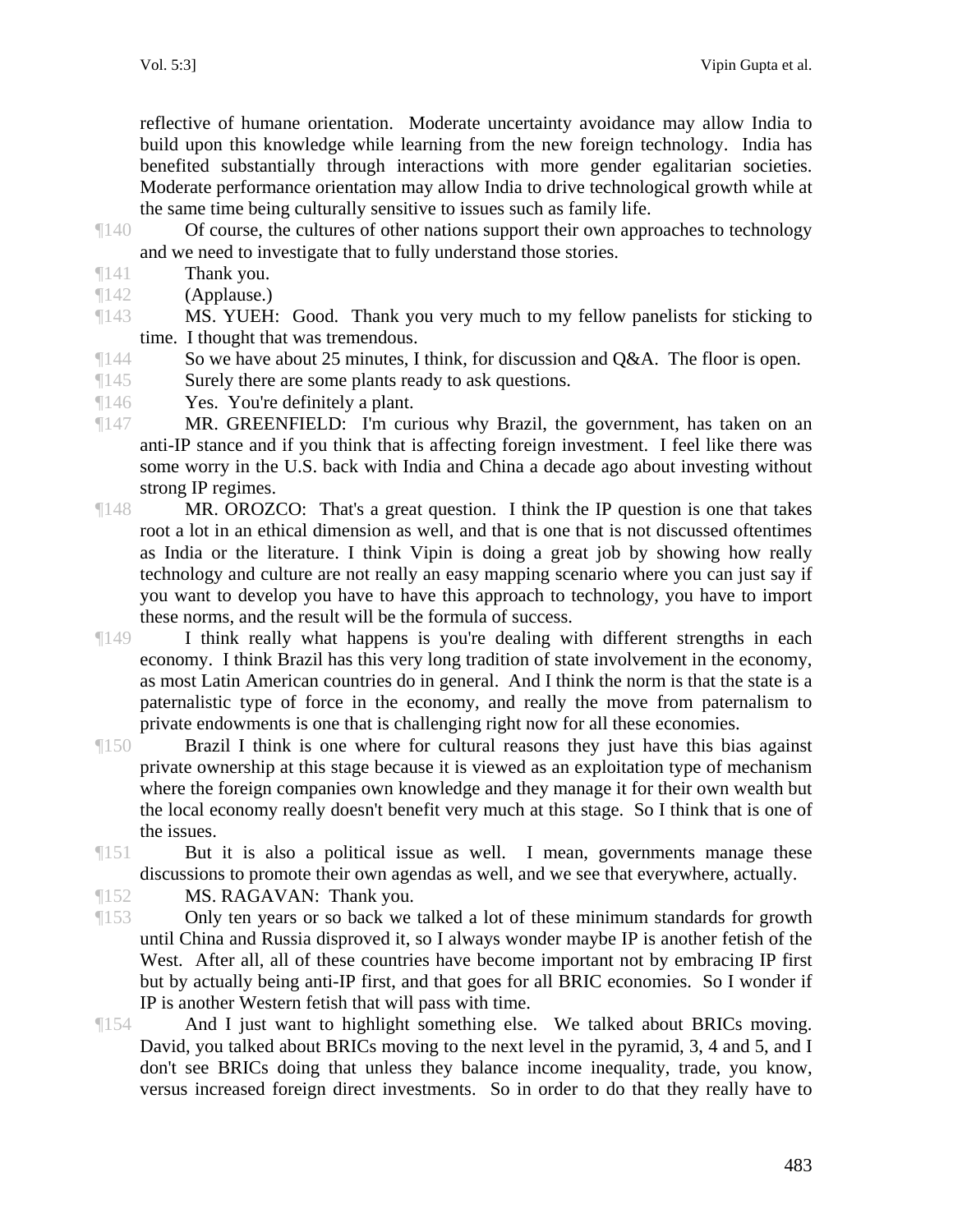violate TRIPS, they can't do that by conforming to TRIPs. So I wonder if on some level that will come back to IP being yet another Western fetish.

- ¶155 MR. OROZCO: I think you're right. I think these economies are really strategically focused on promoting industries that distribute the wealth I think as widely as possible. Manufacturing is one, service oriented. Industries that create eco systems of complementary innovations, that promote jobs. So I think that is a high priority.
- ¶156 I think intellectual property at this point is kind of like not at the top of the economies' agendas per se, they're trying to manage what you just said. I think that's my perspective on this issue. I think intellectual property management is going to become critical and is going to move up to that value position, which they obviously want it, it is in their interest to, but at this stage it is going to be one of management of what you just said.
- ¶157 And the assumptions behind the BRICs paper in Goldman Sachs, and any other paper that focuses on global economies, focuses on all these fundamental issues of rule of law, of diffusion of income, you know, equality and infrastructure.
- ¶158 You're right, it is right to focus on the system, because you cannot just focus on intellectual property, that's not the right view. That's oftentimes the view that's presented in the media and oftentimes the discussion is IP, IP, IP, but really what we're seeing is bigger questions.
- ¶159 MR. GUPTA: I think the issue is cultural perspective in the emerging markets. IP is really community based, so it is community endowment, and all the antecedent knowledge of the community. Even if you look at planning, like when you talk about cost-oriented occupation subgroups, that's again the marketing and branding is situated in the community. So there is an important challenge when the basic platform of knowledge in an emerging market is community based. How do you kind of differentiate or separate out and tease out the affects of the private property from the community property and can you give that community property ownership to particular companies.
- ¶160 So I think India is playing kind of a very important role in the world, especially in the Commonwealth countries, bringing that perspective and educating the WTO around those issues.
- ¶161 MS. YUEH: I think -- just sort of a quick comment on the TRIPS. I think a lot of the objection to TRIPS at the time and why it is being delayed is that it is felt that developing countries, especially not too much for industrial technology but pharmaceuticals, there is a real argument for allowing it to continue to do things like licensing.
- ¶162 So I think we often hear that developing countries, especially China, disregard IPRs, and I do think that there is potentially a conflict in the way that they view intellectual property rights. On the one hand they were very much -- and most of these foreign direct investors are geared at getting technologies which can help them grow and be more productive cheaply, but on the other hand there is this feeling you have to have a better institution or set up to gain better technologies. I think perhaps this calculus is very difficult to weigh and there will come a stage where it will be in the interest of developing countries' firms to have protection of their innovations and intellectual property, but it feels evolutionary and that is why they're under a lot of critique.
- ¶163 I think the big change with TRIPS highlights the distance between what some of the developing countries' objectives are and perhaps what is used as a long-term better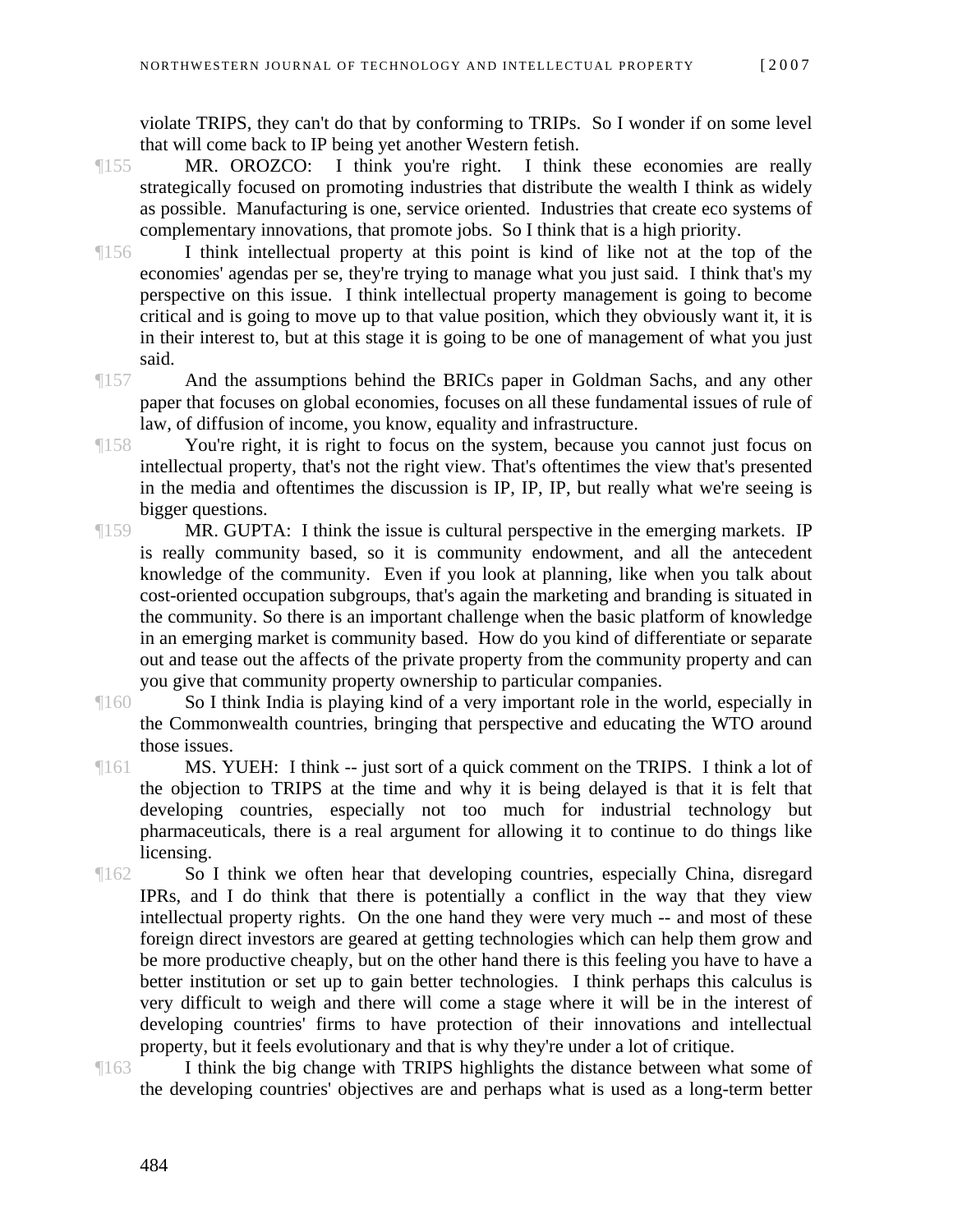system of having a good rules-based system where everyone can be assured that the investment that they put in will not be misappropriated.

- ¶164 MR. OROZCO: Just to add on to that. I think also it is important to look at the history again and the philosophical foundations of intellectual property. It really originated in what is the Enlightenment, this Western notion of the individual's progress through technical means, it is a big, big part of that discussion. And a lot of these cultures really view knowledge in a different way, and their histories reflect that. So they're coming at a crossroads where, I think, they're facing this global competition, global challenge that they want to compete in and they are very successful in doing some things, but at the same time there is this underlying policy issue of how do we manage information within society and of that nature.
- ¶165 Now, another interesting thing with intellectual property is that really it's not intellectual property is not the end, really; it is really value created. That is kind of the research that I focus on more, is how do you use intellectual property to create value as opposed just to build a fence around something, and then hope that eventually it leads to stuff. And ultimately, I think, the countries can differentiate themselves to be very intelligent with management of intellectual property if that becomes a critical focus of the discussion. It's not how to create a barrier but how to actually disseminate the value through innovate ways. They have an opportunity to really approach intellectual property from these perspectives.
- ¶166 UNIDENTIFIED SPEAKER: The next natural question is which country out of all the countries you mentioned is closest to buying into this IP regime or is coming up to speed in that respect?
- ¶167 MR. GUPTA: I think the issue from many of these countries' perspective, again, is what's the framework, the policy framework within which intellectual properties are being managed, unless there is a recognition of what intellectual property does to the economy.
- ¶168 I give you a very simple example. Suppose if -- you always talk about technology needs to be adapted to a local country. If you adapt technology to local countries then there is an intellectual property competence that the multinationals are using from local countries, and we assign that learning as intellectual property of the multinational and we do not assign that learning to be intellectual property of the local countries.
- ¶169 So there is a fundamental disconnect because really from that angle foreign multinationals are never going to be able to make any money in emerging markets because by the very management logic you have to adapt, you have to make some adaptations. Then the issue is how do you value the value of those adaptations versus value of technology which is already invested and used in the U.S. One could say that if you already are using that technology in the U.S. then it should be valued less than the new learning that you're getting. Or you can say, no, my value is here.
- ¶170 So there is this whole issue regarding philosophy of value which needs to get into this. There is so much politics, which is always going to play a role, that we'll never come to a solution, and really the issue is going to be whether we recognize the mutual technological flows which allow kind of the Western economies to grow with the technology rather than to see it as diffusion of their technology to overseas countries.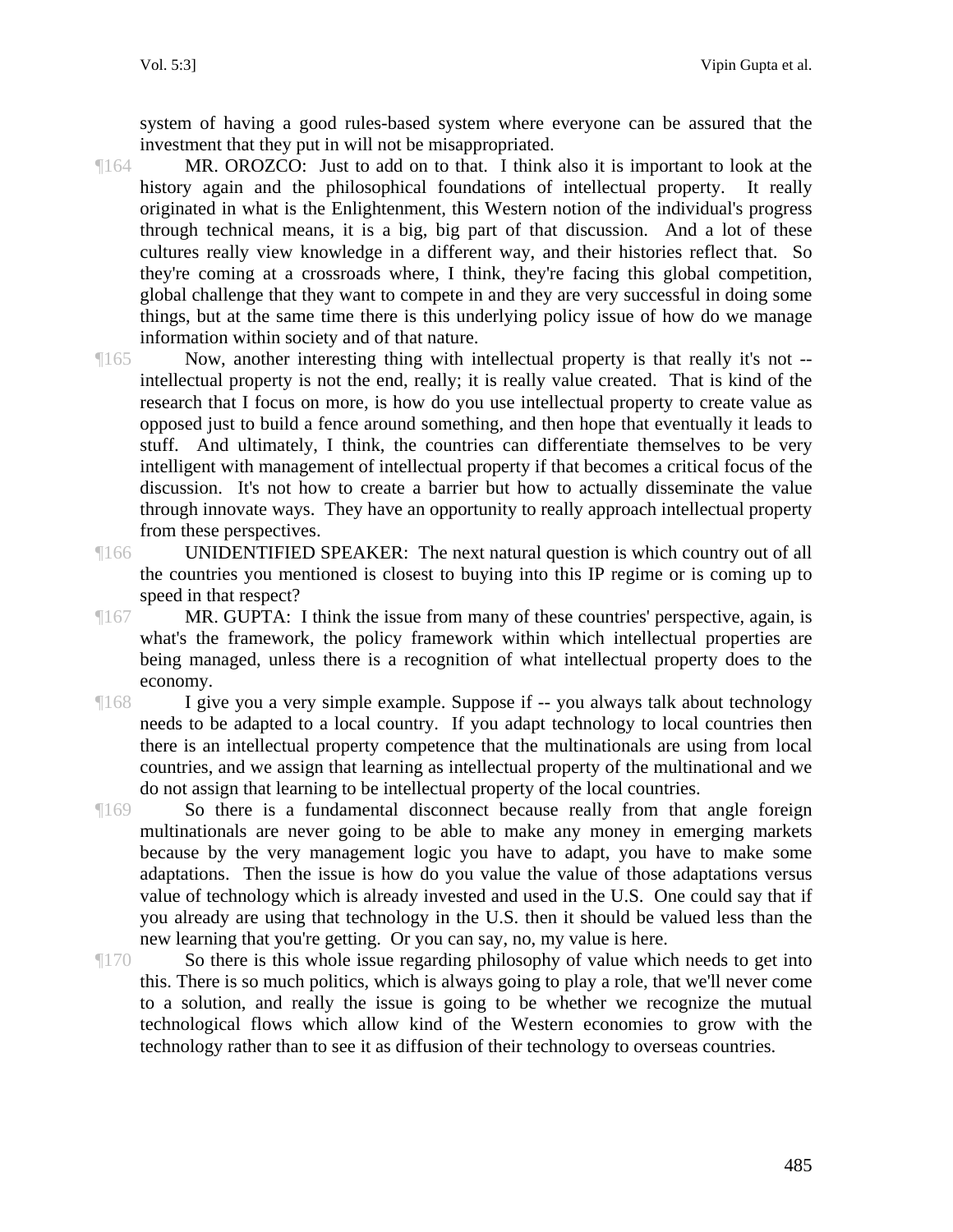- ¶171 MR. OROZCO: I think -- you know, honestly I think they're pretty similar stages, actually. It is really interesting to see how they're each using their own strategy but at the same time they're carefully managing the process.
- ¶172 I think based on numbers, based on absolute numbers just because of the size, I think China is probably at a little bit slightly more sophisticated state of IPR, just because of the long history of foreign direct investment, actually, and basically their policies and their harmonization. But at the same time the enforcement issue is critical, so right now everybody is focused on how there is this very bad enforcement in China, how you have to have special relationships, the issue of knowing someone who can get things done. But if you look at raw numbers of patent filings and things of that nature, in the patent world at least China has the largest stake in what is technical knowledge proper.
- 

¶173 MS. YUEH: Other questions?

¶174 UNIDENTIFIED SPEAKER: You mentioned property rights. At this moment the BRICs economies are particularly vulnerable, so my question is to anyone: What policies would those developed countries be able to take not only to protect the property rights of companies but also to compete with the companies in BRICs economies where the intellectual property rights are not first priority or top rights? So in order to do so, the TRIPS system, is it enough or is there something for developed countries to compete with companies in BRICs economies?

¶175 MR. GUPTA: Essentially from the research which I have done, again, the important issue is that from a multinational perspective what do you count as your IPR, and generally it seems like most IP is associated with technical knowledge. But there is a fuller organizational knowledge also, that MNCs own the marketing expertise and product optimization techniques and all that. And what we have seen is that while the companies are trying to protect their technical knowledge, they give the rest of the knowledge free. Like subcontracting to India. All the other knowledge would be given free and they will try to protect only the technical knowledge.

¶176 So one of the important issues is to recognize the value of the other things and to start kind of trying to say, okay, what can we do with this? That's where the IPR regime doesn't kind of apply and therefore the companies don't understand it. I think by focusing on that we're getting a better mutual understanding between kind of how to govern property rights on which you cannot have assigned intellectual property rights in the current sense, because that's the problem of emerging markets, that's the problem of organizational knowledge.

¶177 MR. OROZCO: I think that is well put. There are many different types of knowledge that you have to protect the capabilities. You can't rely just essentially on IP. You have to rely on other tacit knowledge which isn't exploiting things that really other people cannot observe and that are sources of competitive advantage and really protecting those rights that probably expand your market share in those markets initially, build up brand equity if possible. Playing by the country's own rules. If you need relationships in China, establish a relationship and try to get your IP enforced in your economy.

- ¶178 So, yeah, relying on different forms of IP, tacit knowledge, which is invisible, and playing by the rules of the local economies. Probably a multi-pronged strategy that companies can take.
- ¶179 MS. YUEH: It reminds me of when I used to be a lawyer getting asked that by clients. I think my feeling is it is going to keep lawyers employed for quite a long time,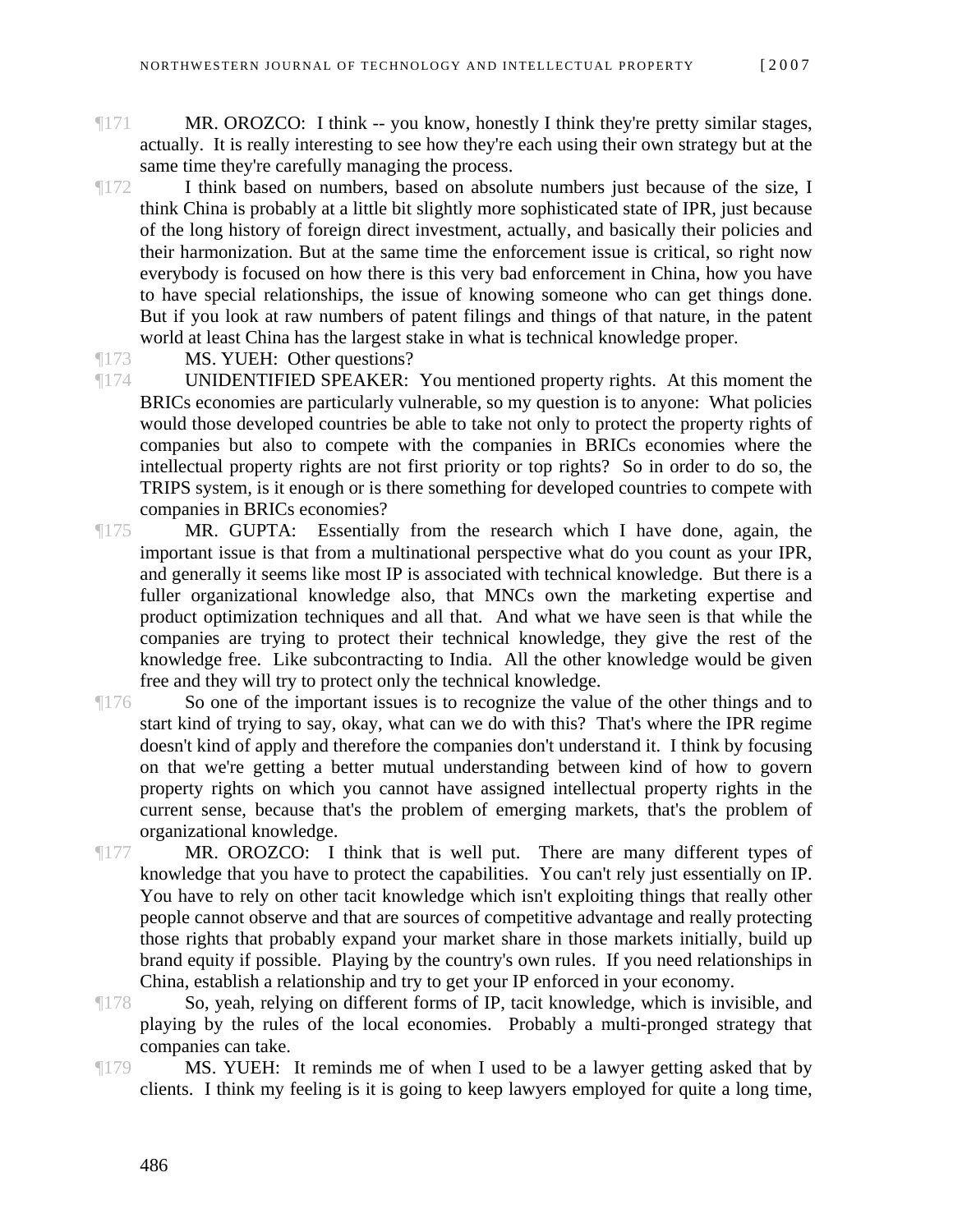because the vehicle for foreign direct investment is extremely important. So I think some of the vehicles have changed with the kind of industrial technology being outsourced to these countries.

- ¶180 For instance, if you're very worried about R&D know-how, then the R&D investment component of one's investment could be a wholly foreign owned enterprise, but for other bits of the investment -- so the FDI could go in and apply for a hybrid, only for R&D, it could be joint ventures for, say, for instance, distribution or production where local knowledge and local connections and supply chains are very important and it is difficult to navigate in an imperfect legal system so you need to borrow the relationships of the local firms that you're interacting with. But you would segregate what would be considered to be, for instance, knowledge that one would be very loathe to have reverse engineered and use a hybrid form to try to manage the particular country.
- ¶181 But I think probably the sense from the presentations this morning and more generally is that every single market is very different, and so what might work in China will likely not work in India. So like I said, it will keep lawyers busy for quite a long time.
- ¶182 Other questions?
- ¶183 MR. LEV: My question is sort of related to that and to your answer to that. The subtopic of the panel is public versus private control, and I got the sense from Professor Orozco that the BRICs are kind of all in the same place of a hybrid system of public and private control of both the economy and the intellectual property technology development.
- ¶184 So looking at what actually is driving value, and it might be different in each economy, but do you see that countries that lack internal competition and put technology solely in the hands of state-controlled monopolies are at a long-term disadvantage versus the other BRICs that have taken more of an anti-monopolistic, competitive approach to technology and development?
- ¶185 MR. OROZCO: I mean, India is a great example to talk about because so much of the research and development in India right now is state-sponsored, state-owned. I think it is really about -- you have to look at it, I think, from a temporal aspect; you have to find out what eventually is going to come out of that. In China we saw that a lot of the human capital moved into value producing enterprises that eventually are successful and probably very evolved, so there has been quite a talk about that as well.
- ¶186 MR. GUPTA: Exactly. You have to take a temporal perspective in that if that remains within the state-owned enterprises then really it doesn't benefit the local economy also and it's not going to play a very important role in the international markets, especially for the WTO. Really restricting the ability of the government to fund and subsidize public-held R&D initiatives.
- ¶187 MS. YUEH: It does raise an interesting question because most IPR systems try to differentiate between what should be publicly funded R&D that provides general social benefits. So, for instance, subsidizing research facilities in universities. So there is a level at which public control is absolutely necessary because we don't want to have artificial monopoly pricing of what should be basic technologies. This is a very standard, narrow time model.
- ¶188 But what's difficult to differentiate even today is the overlap between basic technologies and what would be considered to be value creating industrial marketable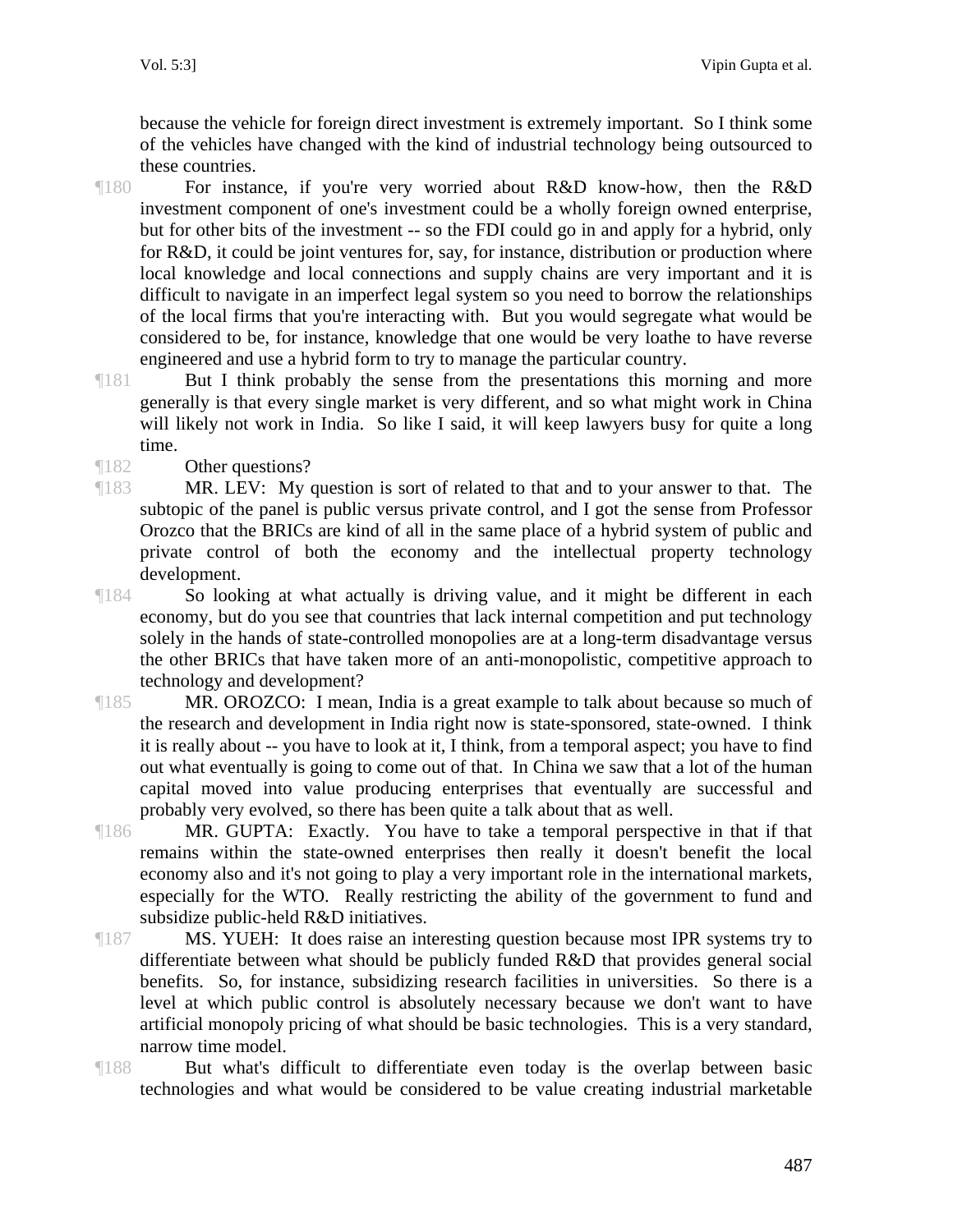technologies, and those may raise a very difficult question as to how much of it should be, say, favorable IPR systems, which don't have to be just laws, subsidies, tax breaks, there are a lot of ways of fostering innovation, and how much of that should come from private sources.

- ¶189 But in general I think you're right in thinking about whether or not state-controlled monopolies do matter versus, say, having a greater degree of competition. And I think the theory is mixed on this and the evidence is mixed on this because there is the Shamptering (phonetic) versus Arrow view that monopolies are more innovative because they have money versus small firms are more innovative because they're hungry. It is an open empirical question.
- ¶190 Since you're the editor-in-chief of this issue, you're allowed to ask a second question.
- ¶191 MR. LEV: To get a sort of -- how much do you think of what you just -- the issue you just addressed of the IPR and TRIPS are differentiated between public and private issues can be broken down through adequate technology transfer regimes, what you just said, taxes, licensing regimes, but not specifically associated with the IPR, the technology focus of IPRs?
- ¶192 MS. YUEH: I think that on the technology transfer issue TRIPS provides a framework which is very broad and at an overview level. Simply that patents are to be respected for 20 years, for instance. Now, that doesn't preclude, say for instance, for a developed country's government, say, transferring and giving away green technology, agricultural technology. So it says the IPR is there, but it has always been the case the IPR holder can waive the right to receive royalties for its use.
- ¶193 Now, the difficulty again with TRIPS is that the carveouts understand that things like pharmaceuticals are not the same as industrial technologies which can be geared at profit. Those are, for instance, things like generic drugs for HIV, for basic diseases, and those ought to be transferred, ought to be carved from this kind of TRIPS regime. But it is, again, highly controversial and a subject of debate as to how much of the pharma are willing to allow generic versions of their drugs to go to emerging countries, which then, of course, have the potential of escaping back across borders. So this is not an easy issue at all, even for things like drugs.
- ¶194 But I think that for the most part what it -- it doesn't preclude other governments from giving away useful, basic technologies, but all the disputes do come on the much harder questions, which are what is industrial technology and how do we gain the best value for the cost of innovation we've put into it in our country which you're now going to enjoy a benefit from. So that is -- there is no easy calculus on that. But that's why it is interesting to think about and have a conference to talk about.
- ¶195 I think I probably have time to take one more final question. You're allowed to ask a second one.
- ¶196 MR. WORD: So I understand there is regulation or law in India that kind of keeps outside firms outside of India and doesn't allow particularly U.S. based firms to open up shop. Do you think that has an affect, at least a negative affect on India's ability to buy into these intellectual property regimes and file more international patents? What are your thoughts on that?
- ¶197 MR. GUPTA: Well, first of all, in India there have been significant liberalizations and multinationals are now allowed to make a significant investment. Of course, there is
	- 488